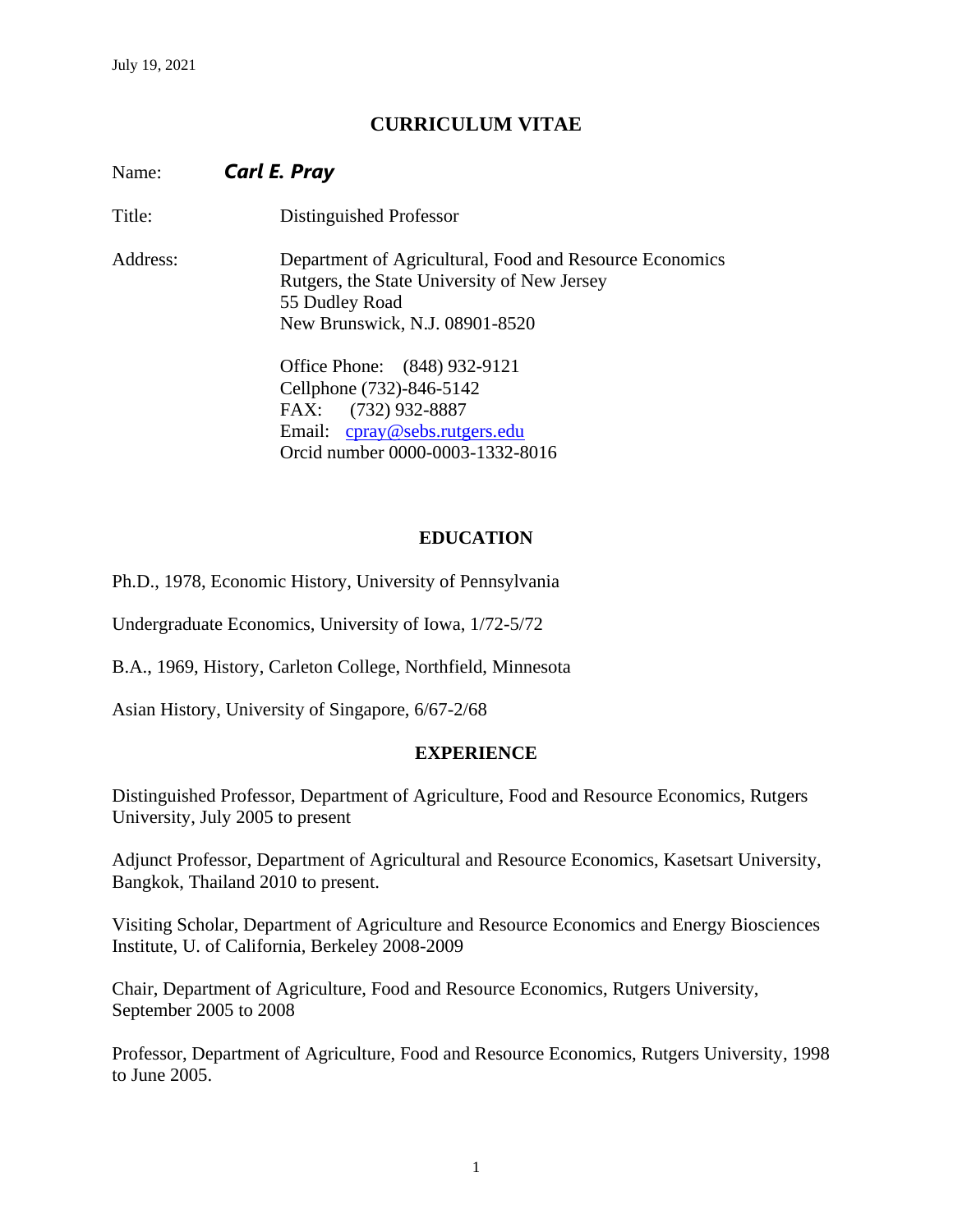Director of the Graduate Program in Food and Business Economics, Rutgers University, 2001- 2005

Adjunct Professor and Advisor, Ph.D. Program, Center for Chinese Agricultural Policy, Chinese Academy of Sciences. January 2003 to December 2005.

Visiting Professor of Public and International Affairs, Woodrow Wilson School, Princeton University. February to July 2003.

Research Fellow, Rural Development Research Consortium. University of California, Berkeley. October 2002 to present.

Visiting Research Fellow, Economic Research Service, USDA. July 1999 to June 2000.

Guest Professor, Economics and Trade College, Zhejiang Agricultural University, Hangzhou, Zhejiang, People's Republic of China. May 1995.

Visiting Fellow, Economic Growth Center, Yale University, July 1992 to June 1993.

Associate Professor, Department of Agricultural Economics and Marketing, Rutgers University, January 1986 to 1998.

Graduate Director, Department of Agricultural Economics and Marketing, Rutgers University, September 1989 to 1990.

Full Member of the Graduate Faculty of the Department of Economics, Rutgers University, 1987 to present.

Research Associate, Private Sector Innovation and Technology Transfer, Agricultural and Applied Economics Department, University of Minnesota, 1984 to 1986.

Research Associate, Asian Agricultural Research Project, Agricultural and Applied Economics Department, University of Minnesota, November 1980 - 1984.

Associate, Bangladesh, Agricultural Development Council, Inc. Conducted research on the economics of agricultural research, technology assessment, irrigation policy and the pricing of agricultural inputs and outputs for Bangladesh Ministry of Agriculture and Bangladesh Planning Commission. Managed a small research grant and scholarship program, November 1978 - October 1980.

Lecturer, Economics Department, Rutgers University, Spring, 1978.

Instructor, Economics Department, University of Pennsylvania, Fall, 1977.

Peace Corps Volunteer, Rajasthan, India, 1969-71. Village level agricultural extension work with farmers and local officials to spread the use of modern farming techniques.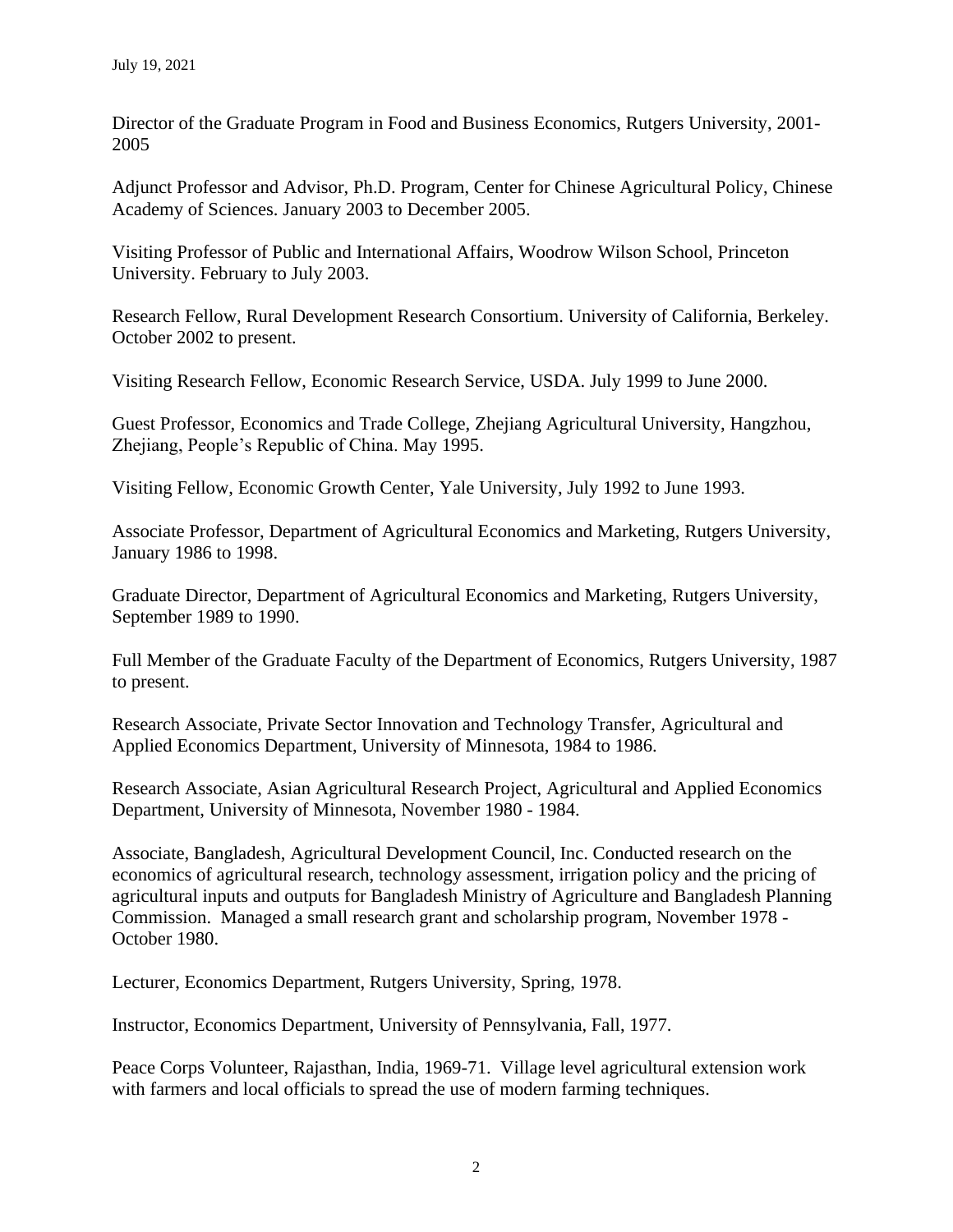## **AWARDS AND HONORS**

Carleton College, Northfield, MN. Alumni Association Distinguished Achievements Award 2019

Senior Foreign Expert by the Chinese Ministry of Science and Technology affiliated with Beijing Institute of Technology. February 1, 2018 to January 31, 2019.

International Excellence Award 2014, School of Environmental and Biological Sciences, Rutgers, the State University of New Jersey.

Blue Ribbon Expert Panel on Development, Council on Food, Agricultural and Resource Economics (C-FARE), Agricultural and Applied Economics Association 2012 to 2016.

President, 2008 to Present. International Consortium for Applied Bioeconomy Research (ICABR).

Quality of Communication Award at the 2012 Agricultural & Applied Economics Association (AAEA) Annual Meetings, Seattle, USA for C.A. Carter, G.C. Moschini, I. Sheldon (eds.) Genetically Modified Food and Global Welfare (Frontiers of Economics and Globalization, Volume 10, Emerald Group Publishing Limited, U.K 2011 which included Pray, C.E., L. Nagarajan, J. Huang, R. Hu and B. Ramaswami (2011). "The impact of Bt cotton and the potential impact of biotechnology on other crops in China and India."

Quality of Communication Award at the 2010 Agricultural & Applied Economics Association (AAEA) Annual Meetings, Denver, Colorado D. Spielman and R. Pandya (eds.) Millions-Fed. Published by IFPRI. Washington DC, U.S.A., which included Pray, C.E., and L. Nagarajan (2009). "Pearl Millet and Sorghum Improvement in India: Role of Seed Markets and Crop Improvement for Arid Lands".

Special Service Award 2004, Association for International Agriculture and Rural Development, National Association of State Universities and Land-Grant Colleges.

Award for Outstanding Scientific Progress, Ministry of Agriculture of China, 1999 for publications on Agricultural R&D Policy (with Jikun Huang, Scott Rozelle, and Ruifa Hu).

Leader, one-month team residency with Jikun Huang and Scott Rozelle for research on the Chinese agricultural research system at the Rockefeller Foundation, Bellagio Study and Conference Center. July 1999.

Visiting Fellow, Economic Growth Center, Yale University, July 1992 - June 1993.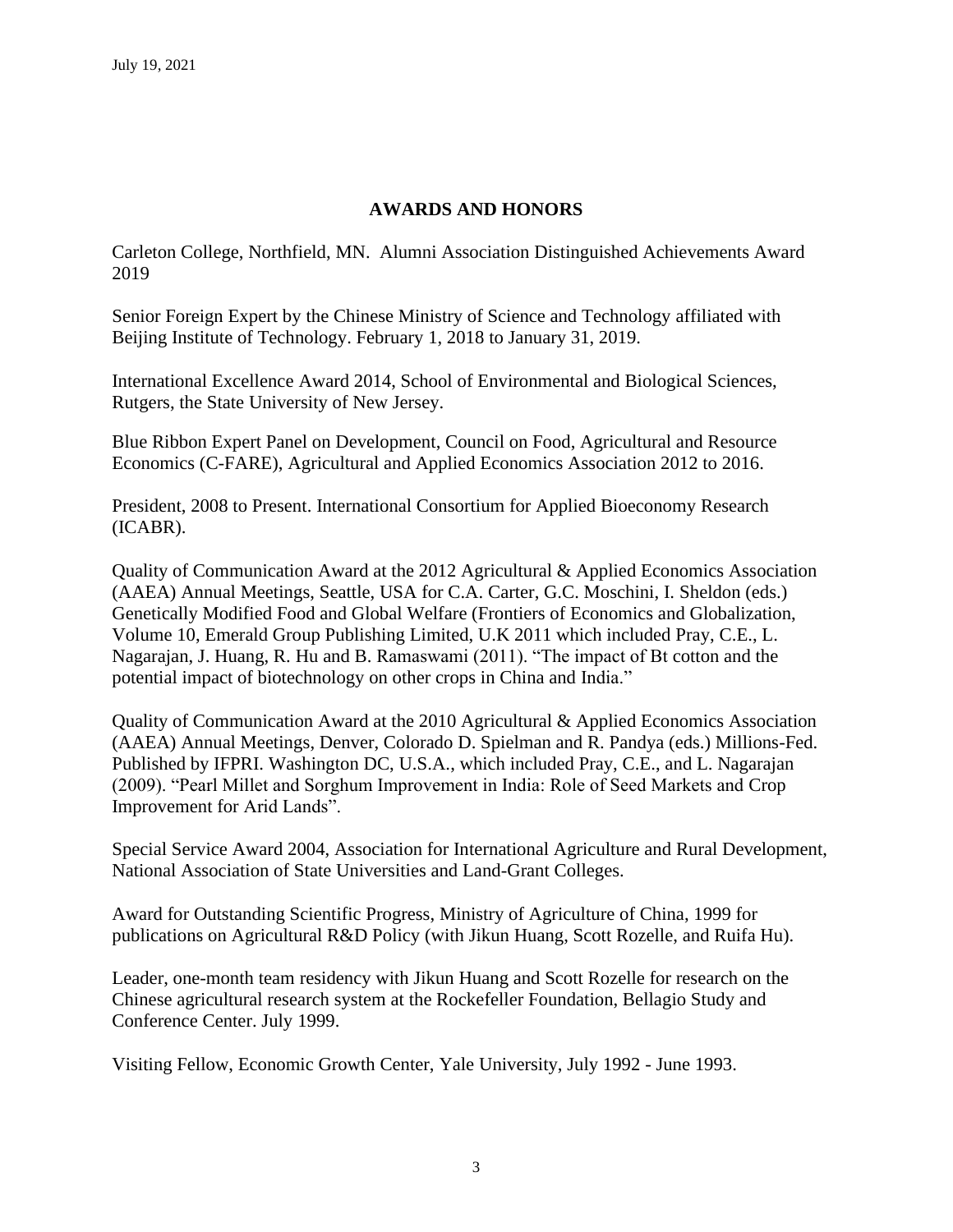Thesis selected as one of the five best Ph.D. theses in 1978/79 by American Economic History Association.

Fulbright Fellowship for dissertation research in London and Pakistan, 1975-76.

NDEA Title VI Fellowship, 1972-75.

### **FIELDS OF CONCENTRATION**

Science and Technology Policy

Agricultural Policy

Economic Development

### **PUBLICATIONS AND PAPERS**

#### **Books and Monographs**

N. Chandrasekhara Rao, Carl E. Pray and Ronald J. Herring (eds) *Biotechnology for a Second Green Revolution in India: Socioeconomic, Political, and Public Policy Issues* Academic Foundation Press: New Delhi. 2018.

Fuglie, Keith O., Paul W. Heisey, John L. King, Carl E. Pray, Kelly Day-Rubenstein, David Schimmelpfennig, Sun Ling Wang, and Rupa Karmarkar-Deshmukh. *Research Investments and Market Structure in the Food Processing, Agricultural Input, and Biofuel Industries Worldwide.* ERR-130. U.S. Dept. of Agriculture, Econ. Res. Serv. December 2011.

Huang, J., R. Hu., R. Chen, J. Mi, S. Rozelle, and C. Pray. *Economic Impacts of Transgenic Biotechnology: 10 Years of Bt Cotton* China Science Press, Beijing. 2010 (in Chinese)

Carl E. Pray and Keith O. Fuglie. *Private Investments in Agricultural Research and International Technology Transfer in Asia* ERS Agricultural Economics Report No. 805. November 2001. http://www.ers.usda.gov/publications/aer805/

Robert E. Evenson, Carl E. Pray, and Mark Rosegrant *Agricultural Research and Productivity Growth in India*. Washington: International Food Policy Research Institute. 1999.

Robert E. Evenson and Carl E. Pray. *Research and Productivity in Asian Agriculture.* Ithaca: Cornell University Press, 1991.

Vernon W. Ruttan and Carl E. Pray, eds. *Policy for Agricultural Research*, Boulder and London: Westview Press, 1987.

Anderson, J.R., Herdt, R.W., Scobie, G.M., Pray, C.E. and Jahnke, H.E. *International Agricultural Research Centers: A Study of Achievements and Potential*. Agricultural Economics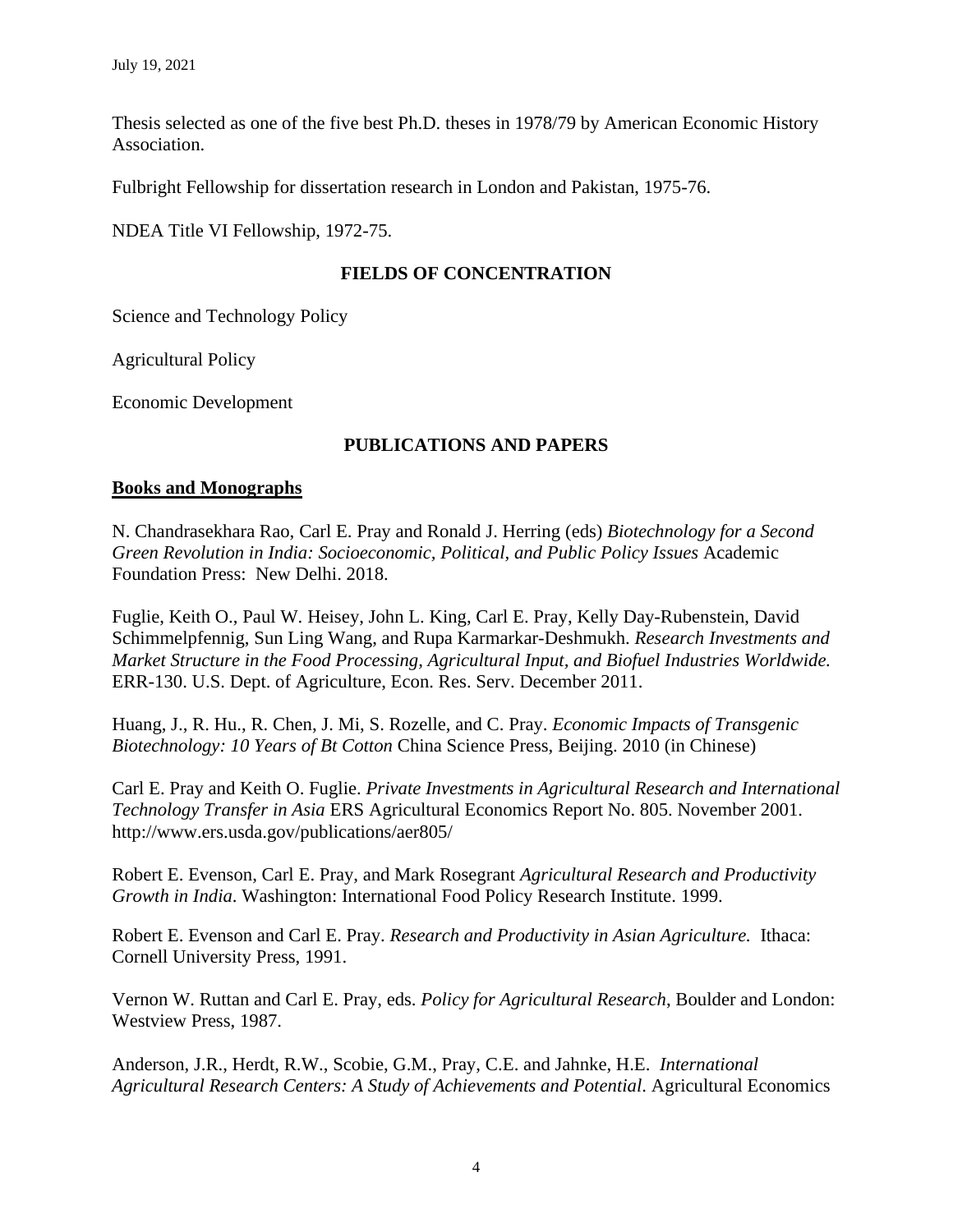Bulletin No. 32, Department of Agricultural Economics and Business Management, University of New England, Armidale, on [microfiche,](http://www.lib.monash.edu.au/microform/3158.html) 1987. pp. 738.

### **Refereed Journal Articles**

Birner, Regina, Thomas Daum and Carl Pray, "Who drives the digital revolution in agriculture? A worldwide review of supply-side trends, players and challenges." *Applied Economic Perspectives and Policy* forthcoming 2021.

Anderson, Jock R., Regina Birner, Latha Nagarajan, Anwar Naseem and Carl E. Pray, "Private Agricultural R&D: Do the Poor Benefit?" *Journal of Agricultural & Food Industrial Organization* 18(2), 1-12. 2021.

Anderson, Jock R., Latha Nagarajan, Anwar Naseem, Carl E. Pray and Thomas A. Reardon , "New Corona Virus, Food Security and Identifying Policy Options", Wieś i Rolnictwo 2020, 4(189), 77-88 [Village & Agriculture, Poland)].

Jinyang Cai, Weiqiong Chen Jikun Huang Ruifa Hu Carl E. Pray. "The Evolving Structure of Chinese R&D Funding and its Implications for the Productivity of Agricultural Biotechnology Research." *Journal of Agricultural Economics* Volume71, Issue2, Pages 287-304 June 2020.

Sanjib Bhuyan, Carl Pray. "Role of interest groups in technology policy: a case study of policies on agricultural biotechnology in India." *Indian Journal of Economics and Development.*  September 2019, Vol 7 (9), 1-17.

Haiyan Deng, Ruifa Hu, Carl Pray, Yanhong Jin. "Determinants of Firm-level Lobbying and Government Responsiveness in Agricultural Biotechnology in China." *Review of Policy Research* December 2019.

Jaim José da Silva Júnior, José Maria Jardim da Silveira, Andréa Leda Ramos de Oliveira, Caroline Nascimento Pereira, Carolina Bueno Silveira, and Carl Esek Pray," Investments in agricultural research and development: recent transformations in Brazil." *Revista Brasileira de Inovação.* 18 (1), p. 89-120, 2019

Haiyan Deng, Ruifa Hu, Carl Pray, Yanhong Jin. "Perception and Attitude toward GM Technology among Agribusiness Managers in China as Producers and as Consumers." *Sustainability* vol. 11(5), pages 1-17, March, 2019.

Latha Nagarajan, Anwar Naseem, Carl Pray "Contribution of policy change on maize varietal development and yields in Kenya." *Journal of Agribusiness in Developing and Emerging Economies* 14 May 2019

Jinyang Cai, Zuting Zheng, Ruifa Hu, Carl E Pray and Qianqian Shao, "Has International Aid Promoted Economic Growth in Africa?" *African Development Review* Volume 30, Issue 3 September 2018, Pages 239-327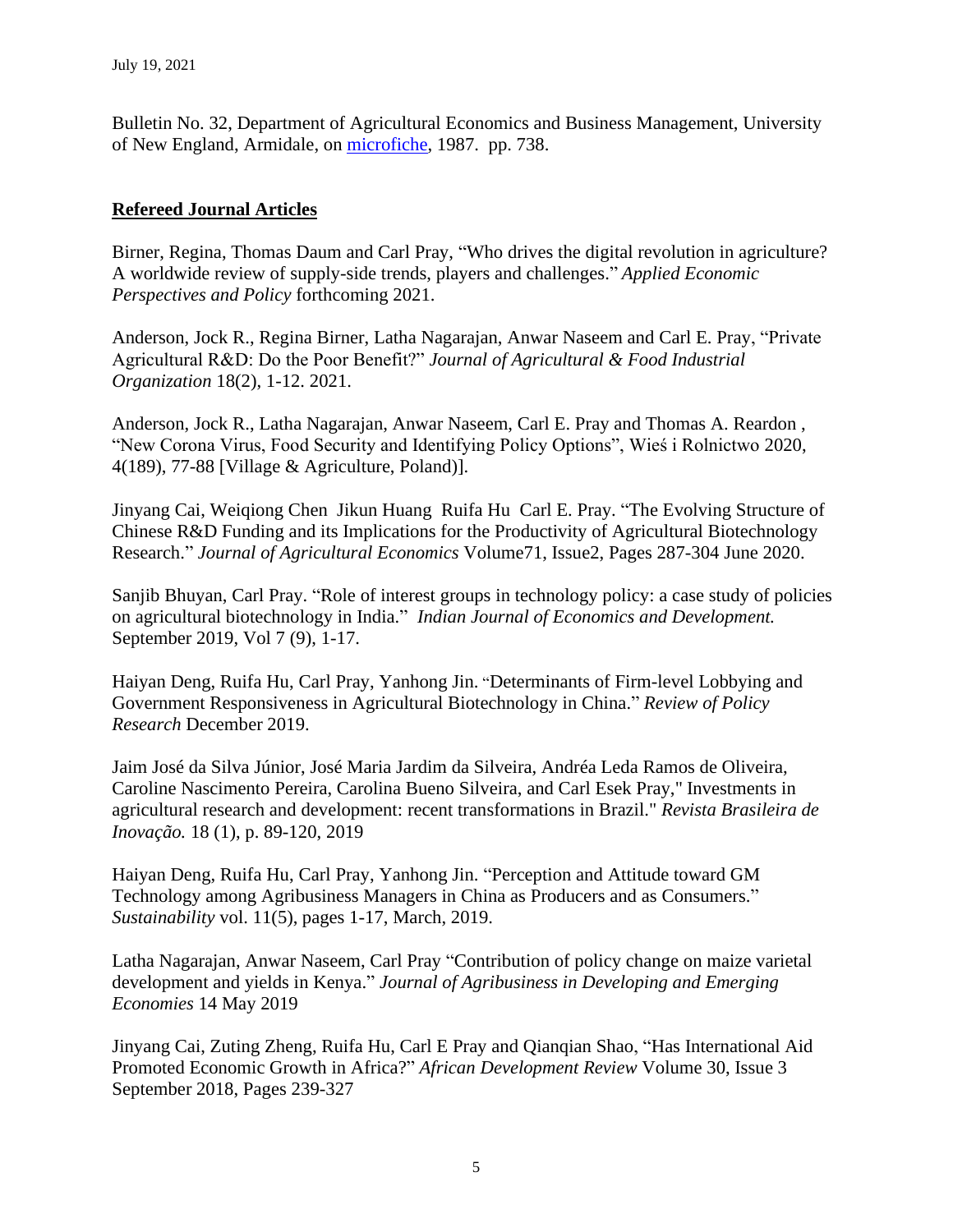Carl Pray, Latha Nagarajan, Anwar Naseem "The Role of Multinational Corporations in the Supply of Agricultural Production Technology China & India." *World Food Policy* Volume 4, Issue 2, Spring 2018

Carl Pray, Jikun Huang, Ruifa Hu, Haiyan Deng, Jun Yang, and Xenia K. Morin "Prospects for cultivation of genetically engineered food crops in China." *Global Food Security,*  Volume 16, March 2018, Pages 133-137

Yanhong Jin, Yahong Hu, Carl Pray, Ruifa Hu, "Impact of government science and technology policies with a focus on biotechnology research on commercial agricultural innovation in China", *China Agricultural Economic Review*, 2017 Vol. 9 Issue: 3, pp.438-452.

Haiyan Deng, Ruifa Hu, Jikun Huang, Carl Pray, Yanhong Jin, Zhonghua Li, "Attitudes toward GM foods, biotechnology R&D investment and lobbying activities among agribusiness firms in the food, feed, chemical and seed industries in China", *China Agricultural Economic Review*, 2017. Vol. 9 Issue: 3, pp.385-396.

Steven Haggblade, Bart Minten, Carl Pray, Thomas Reardon and David Zilberman "The Herbicide Revolution in Developing Countries: Patterns, Causes, and Implications." *The European Journal of Development Research* pp 1–27. First Online: 29 May 2017

Paul Vincelli, Douglas Jackson-Smith, Michael Holsapple, Michael A Grusak, Matthew Harsh, Theodore Klein, James Lambert, B Markus Lange, David M Lodge, Jill McCluskey, Angus Murphy, Marian L Neuhouser, Carl Pray & Susan Weller "National Academies report has broad support" letter in *Nature Biotechnology* 35, 304–306 2017

Latha Nagarajan, Anwar Naseem and Carl Pray "The Political Economy of Genetically Modified Maize in Kenya." *Agbioforum* 2016.

Carl E. Pray and Samuel Ledermann. "Genetically Engineered Crops and Certified Organic Agriculture for Improving Nutrition Security in Africa and South Asia." *World Review of Nutrition and Diet,* 115, 175-183, 2016

N. Chandrasekhara Rao, Carl E. Pray and Ron J. Herring. "Biotechnology for a Second Green Revolution in India: Socioeconomic, Political, and Public Policy Issues." *Agbioforum* 2015. 18(2) 126-141.

Latha Nagarajan, Carl E. Pray, and Anwar Naseem. "Empirical analysis on the impact of private sector R&D on cotton productivity in India." *Agbioforum* 2015. 18(2) 182-192

Anwar Naseem, Carl E Pray and James F. Oehmke. "Technical convening on smallholder agricultural transformation." *Food Security* 2015. 7 (6): 1337-1340.

Carl E. Pray and Keith O. Fuglie. "Agricultural Research by the Private Sector" *Annual Review of Resource Economics* 2015. 7:18.1–18.25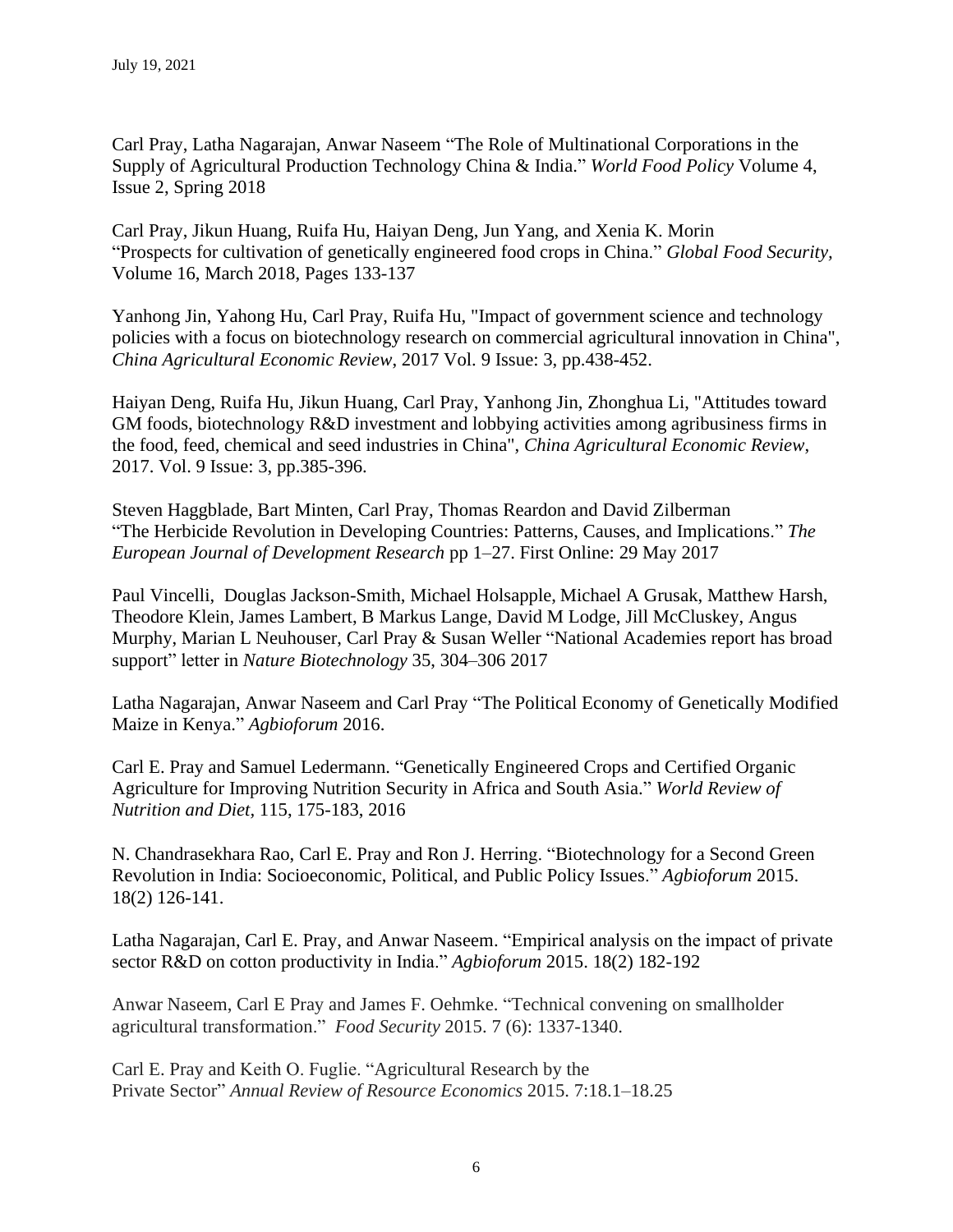Carl Pray and Latha Nagarajan, "The Transformation of the Indian Agricultural Input Industry: Has It Increased Agricultural R&D?" *Agricultural Economics* Vol. 45 (s1), pp 145-156, November 2014.

Orachos Napasintuwong and Carl Pray, "Adoption of drought-tolerant rice in Thailand: Participatory varietal selection and implications for breeding programs" *Journal of Development and Agricultural Economics.* Vol.6(9), pp. 394-404, September 2014

Carl Pray and Latha Nagarajan, "Role of Biotechnology in Stimulating Agribusiness R&D Investment in India." *Agbioforum*. 2013: Vol.16(2): 104-111.

Keith Fuglie, Paul Heisey, John King, Carl E. Pray and David Schimmelpfennig "The Contribution of Private Industry to Agricultural Innovation" *Science* 23 November 2012: 1031- 1032.

Guanming Shi, Wenhui Zhang, and Carl E. Pray "Effectiveness of Intellectual Property Protection: Survey Evidence from China" *Agricultural and Resource Economics Review.* 2012 41(3):1-10

Guanming Shi and Carl E. Pray "Modeling Agricultural Innovation in a Rapidly Developing Country: The Case of the Chinese Pesticide Industry" *Agricultural Economics* 2012. 43:377-388

Huanguang Qiu, Jikun Huang, Carl Pray and Scott Rozelle. "Consumers trust in government and their attitudes towards genetically modified food: empirical evidence from China." *Journal of Chinese Economics and Business Studies* Jan 11, 2012

Bharat Ramaswami, Carl E. Pray, and N. Lalitha "The Spread of Illegal Transgenic Cotton Varieties in India: Biosafety Regulation, Monopoly, and Enforcement" *World Development* 2012 40 (1)177-188

Ari Novy, Ledermann, S., Pray, C., & Nagarajan, L. Balancing agricultural development resources: Are GM and organic agriculture in opposition in Africa? *AgBioForum,* 14(3), 142- 157.2011 Available on the World Wide Web: http://www.agbioforum.org.

Carl E. Pray, Nagarajan L., Li L., Huang J., Hu R., Selvaraj K., Napasintuwong O., Babu R.C. Potential Impact of Biotechnology on Adaption of Agriculture to Climate Change: The Case of Drought Tolerant Rice Breeding in Asia. *Sustainability*. 2011; 3(10):1723-1741

Ruifa Hu, Qin Liang, Carl Pray,Jikun Huang, and Yanhong Jin "Privatization, Public R&D Policy, and Private R&D Investment in China's Agriculture." *Journal of Agricultural and Resource Economics.* 2011 36(2):416–432

Carl E. Pray and Latha Nagarajan. "Price Controls and Biotechnology Innovation: Are State Government Policies Reducing Research and Innovation by the Ag Biotech Industry in India?" *AgBioForum*, *13*(4), 297-307 2010.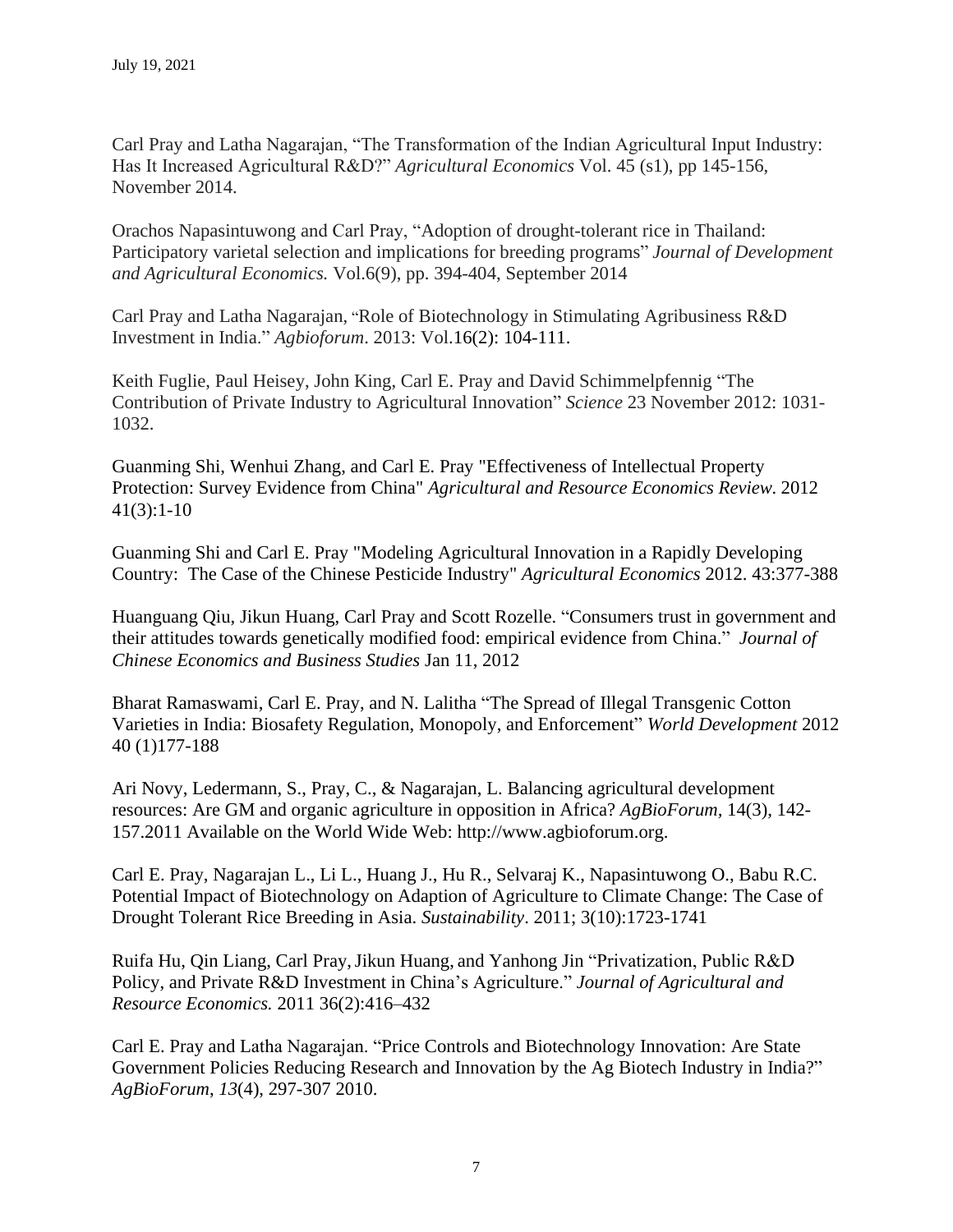Huang Jikun, Mi Jianwei, Lin Hai, Wang Zhijun, Chen Ruijan, Hu Ruifa, Rozelle Scott, Pray, Carl. "A Decade of *Bt* Cotton in Farmer Fields in China: Assessing the Direct Effects and Indirect Externalities of Bt Cotton Adoption in China." *Science China Life Sciences* 53(8) 981- 991 2010.

Karmarkar-Deshmukh, R., & Pray, C.E.. "Private sector innovation in biofuels in the United States: Induced by prices or policies?" *AgBioForum*, *12*(1), 141-148. 2009. Available on the World Wide Web: [http://www.agbioforum.org.](http://www.agbioforum.org/)

Ruifa Hu, Carl Pray, Jikun Huang, Scott Rozelle, Cunhui Fan, and Caiping Zhang. Reforming Intellectual Property Rights and the Bt Cotton Seed Industry in China: Who Benefits from Policy Reform? *Research Policy* 38, 793–801, 2009.

Wang Zijun, Lin Hai, Huang Jikun, Hu Ruifa, Scott Rozelle and Carl Pray "*Bt* Cotton in China: Are Secondary Insect Infestations Offsetting the Benefits in Farmer Fields" *Agricultural Sciences in China* January 2009, 8(1): 101-105

Jikun Huang, Ruifa Hu, Scott Rozelle and Carl Pray. "Genetically Modified Rice, Yields and Pesticides: Assessing Farm-level Productivity Effects in China." *Economic Development and Cultural Change.* 56:241–263, January 2008.

Laurian Unnevehr, Carl Pray, & Robert Paarlberg. Addressing micronutrient deficiencies: Alternative interventions and technologies. *AgBioForum*, *10*(3), 124-134. 2007. Available on the World Wide Web: [http://www.agbioforum.org](http://www.agbioforum.org/)**.**

Carl E. Pray, Robert Paarlberg, & Laurian Unnevehr. Patterns of political response to biofortified varieties of crops produced with different breeding techniques and agronomic traits. *AgBioForum*, *10*(3), 135-143. 2007 Available on the World Wide Web: [http://www.agbioforum.org.](http://www.agbioforum.org/)

Robert Paarlberg & Carl E. Pray. Political actors on the landscape. *AgBioForum*, *10*(3), 144-153. 2007Available on the World Wide Web: [http://www.agbioforum.org.](http://www.agbioforum.org/)

Carl E. Pray, & Jikun Huang. Biofortification for China: Political responses to food fortification and GM technology, interest groups, and possible strategies. *AgBioForum*, *10*(3), 161-169. 2007. Available on the World Wide Web: [http://www.agbioforum.org.](http://www.agbioforum.org/)

Carl E. Pray and Anwar Naseem. "Supplying Crop Biotechnology to the Poor: Opportunities and Constraints." *Journal of Development Studies* Vol. 43, No. 1, 192–217, January 2007

Jikun Huang, Huanguang Qiu, Junfei Bai, & Carl Pray. "Awareness, Acceptance of and Willingness to Buy Genetically Modified Foods in Urban China." *Appetite* 46 (2006), pp: 144- 151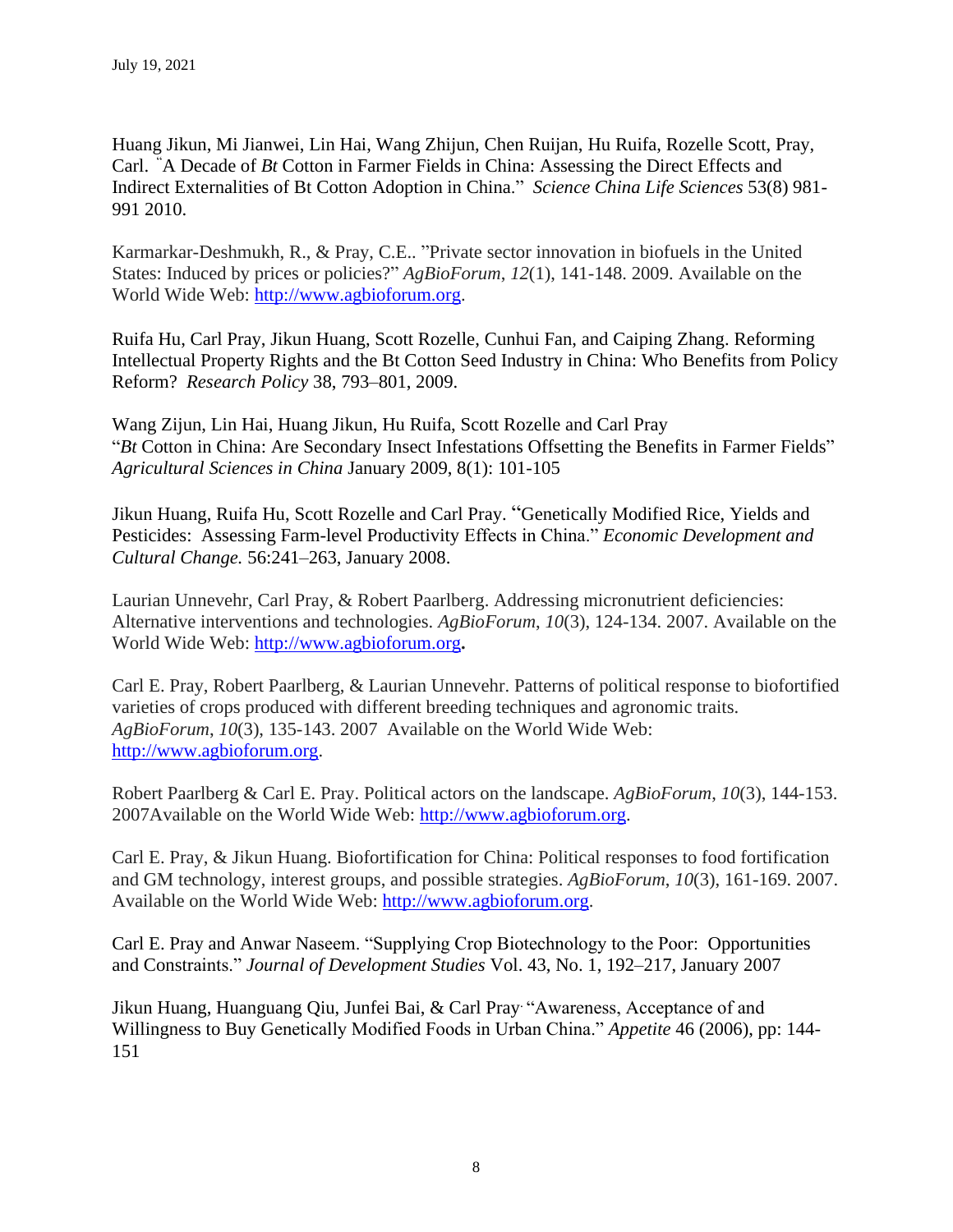Ruifa Hu, Jie Huang, Carl E. Pray, and Jikun Huang, "The Determinants of Plant Variety Protection Applications in China." *Journal of Intellectual Property Rights*, Vol, 11, July, 2006. 260-268.

Carl E. Pray, Ramu Govindasamy and Ann Courtmanche (2006) "The Importance of Intellectual Property Rights in the International Spread of Private sector Agricultural Biotechnology." *The ICFAI Journal of Agricultural Economics.* Vol III, No.3, July 2006, 7-21.

Carl E. Pray, Bharat Ramaswami, Jikun Huang, Prajakta Bengali, Ruifa Hu and Huazhu Zhang (2006) "Costs and Enforcement of Biosafety Regulation in India and China. *International Journal of Technology and Globalization.* Vol.2, Nos.1/2. 2006. 137-157.

Marnus Gouse, Carl Pray, David Schimmelpfennig & Johann Kirsten. (2006). Three seasons of subsistence insect-resistant maize in South Africa: Have smallholders benefited?. *AgBioForum*, *9*(1), 15-22. Available on the World Wide Web: [http://www.agbioforum.org.](http://www.agbioforum.org/)

Jie Huang, Ruifa Hu, Carl E. Pray, and Jikun Huang. "Application for Protection of New Plant Variety in China and the Determinant Factors." (in Chinese) *Chinese Rural Economy.* Vol 5, 2005 (Serial No.245) pp. 47 – 53.

James. F. Oehmke, Carl E. Pray, & Anwar Naseem, "Preface: Innovation and dynamic efficiency in agricultural biotechnology." *AgBioForum*, *8*(2&3), 2005 pp. 50-51. Available on the World Wide Web: [http://www.agbioforum.org.](http://www.agbioforum.org/)

Carl E. Pray, James F. Oehmke, & Anwar Naseem, "Innovation and Dynamic Efficiency in Plant Biotechnology: An Introduction to the Researchable Issues." *AgBioForum*, *8*(2&3), 2005. pp. 52-63. Available on the World Wide Web: [http://www.agbioforum.org.](http://www.agbioforum.org/)

Margaret Brennan, Carl E Pray, Anwar Naseem, and James F. Oehmke, An Innovation Market Approach to Analyzing Impacts of Mergers and Acquisitions in the Plant Biotechnology Industry *AgBioForum*, *8*(2&3), 2005. pp. 89-99. Available on the World Wide Web: [http://www.agbioforum.org.](http://www.agbioforum.org/)

Carl E. Pray and Anwar Naseem, Intellectual Property Rights on Research Tools: Incentives or Barriers to Innovation? Case Studies of Rice Genomics and Plant Transformation Technologies *AgBioForum*, *8*(2&3), 2005. pp. 108-117. Available on the World Wide Web: [http://www.agbioforum.org](http://www.agbioforum.org/) 

Carl E. Pray, Prajakta Bengali, and Bharat Ramaswami. "Costs and Benefits of Biosafety Regulation in India: A Preliminary Assessment." *Quarterly Journal of International Agriculture* 44 (2005), No. 3: 267-289

Jikun Huang, Ruifa Hu, Scott Rozelle and Carl Pray. 2005. Debate over GM Rice Trial in China: Responses, *Science,* 310 (2005) pp. 231-233.

Jikun Huang, Ruifa Hu, Scott Rozelle, Carl Pray "Insect-Resistant GM Rice in Farmers'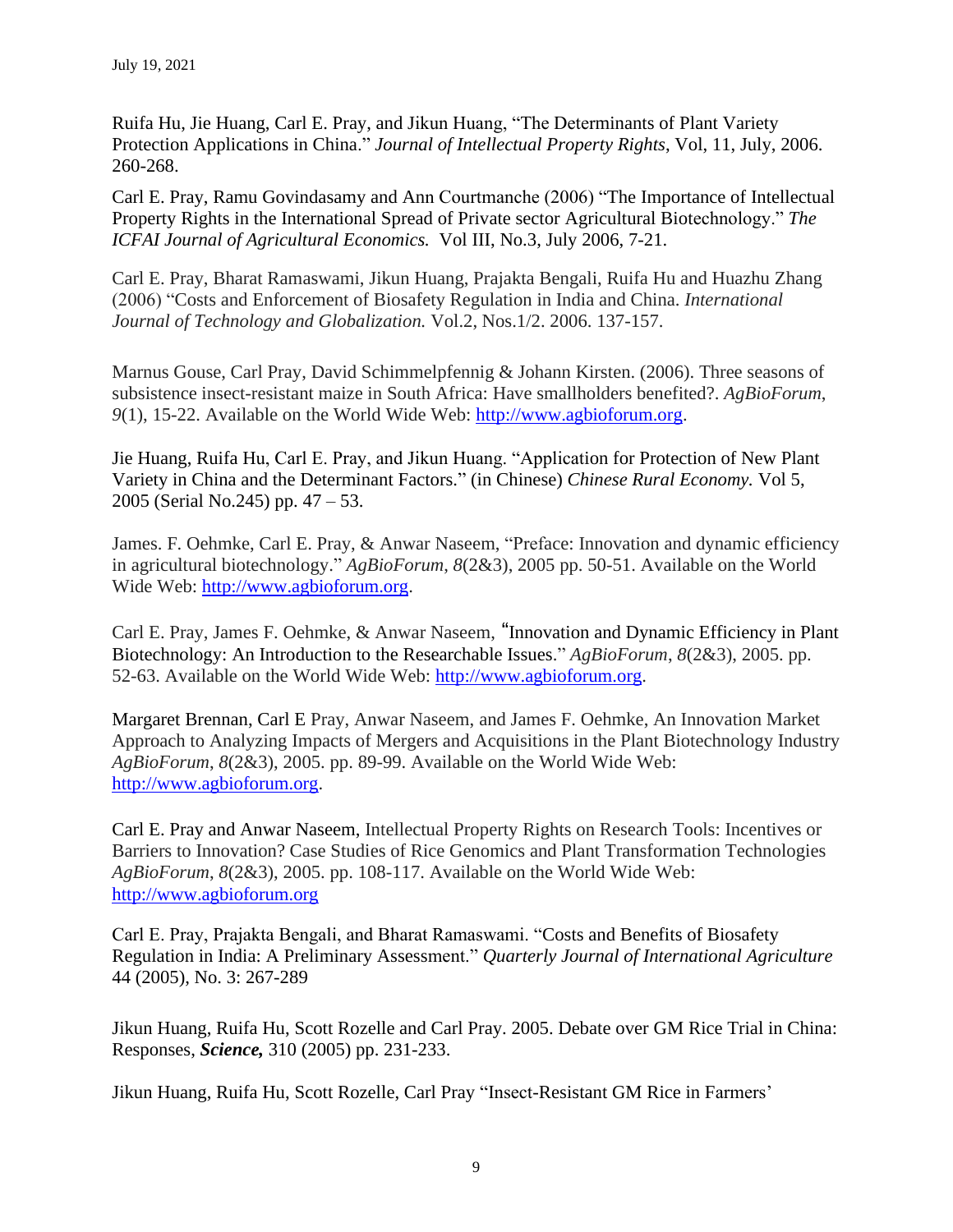Fields: Assessing Productivity and Health Effects in China." *Science.* Vol 308 (April 29, 2005) pp 688-690.

Marnus Gouse, Carl E. Pray, Johann Kirsten, David Schimmelpfennig "A GM Subsistence Crop in Africa: The Case of Bt White Maize in South Africa" *International Journal of Biotechnology.*  Vol. 7 (1,2,3) 2005. pp.84-94

Marnus Gouse, Carl Pray, and David Schimmelpfennig, "The Distribution of Benefits from Bt Cotton Adoption in South Africa." *Agbioforum*. 7(4). 2005 pp 187-194

Ferdaus Hossain, Carl E. Pray, Yanmei Lu, Jikun Huang, Cunhui Fan, and Ruifa Hu, "GM Cotton and Farmer's Health in China: An Econometric Analysis of the Relationship between Pesticide Poisoning and GM Cotton Use in China." *International Journal of Occupational and Environmental Health.* 10(3) 2004 pp 307-314

David Schimmelpfennig, Carl E. Pray, and Margaret Brennan "The Impact of Seed Industry Concentration on Innovation: A Study of U.S. Biotech Market Leaders." *Agricultural Economics.* Vol. 30(2004) 157-167.

Jikun Huang, Ruifa Hu, Cuihui Fan, Carl E. Pray, and Scott Rozelle. **"**Bt Cotton Benefits, Costs, and Impacts in China." *AgBioForum*. Vol.5 (2003) pp 153-166.

Jikun Huang, Ruifa Hu, Carl E. Pray, Fangbin Qiao, Scott Rozelle "Biotechnology as an Alternative to Chemical Pesticides: A Case Study of Bt Cotton in China." *Agricultural Economics.* Vol. 29 (2003). Pp. 55-67.

David Gisselquist, Carl Pray, John Nash "Deregulating Technology Transfer in Agriculture: Impact on Technical Change, Productivity, and Incomes." *World Bank Research Observer.* Vol.17, no.2 (Fall,2002). pp. 237-265

Jikun Huang, Ruifa Hu, Scott Rozelle, Fangbin Qiao and Carl E. Pray. **"**Transgenic Varieties and Productivity of Smallholder Cotton Farmers in China." *Australian Journal of Agricultural and Resource Economics.* 46:3, (September, 2002).pp.367-387.

Carl E. Pray, Jikun Huang, Ruifa Hu, and Scott Rozelle. "Five Years of Bt Cotton in China - the Benefits Continue." *The Plant Journal* 31 (4), 2002**.** pp 423-430.

Jikun Huang, Carl Pray, and Scott Rozelle. "Enhancing the Crops to Feed the Poor." *Nature* 418 (August 2002) pp. 678-684.

Bharat Ramaswami and Carl E. Pray. "Dissemination of Private Hybrids and Crop Yields in the Semi-Arid Tropics of India." *Indian Journal of Agricultural Economics*. 57 (1) 2002. pp. 39-51.

Jikun Huang, Scott Roselle, Carl E. Pray, and Qinfang Wang. "Plant Biotechnology in China" *Science* Vol.295. (25 January 2002). pp 674-677.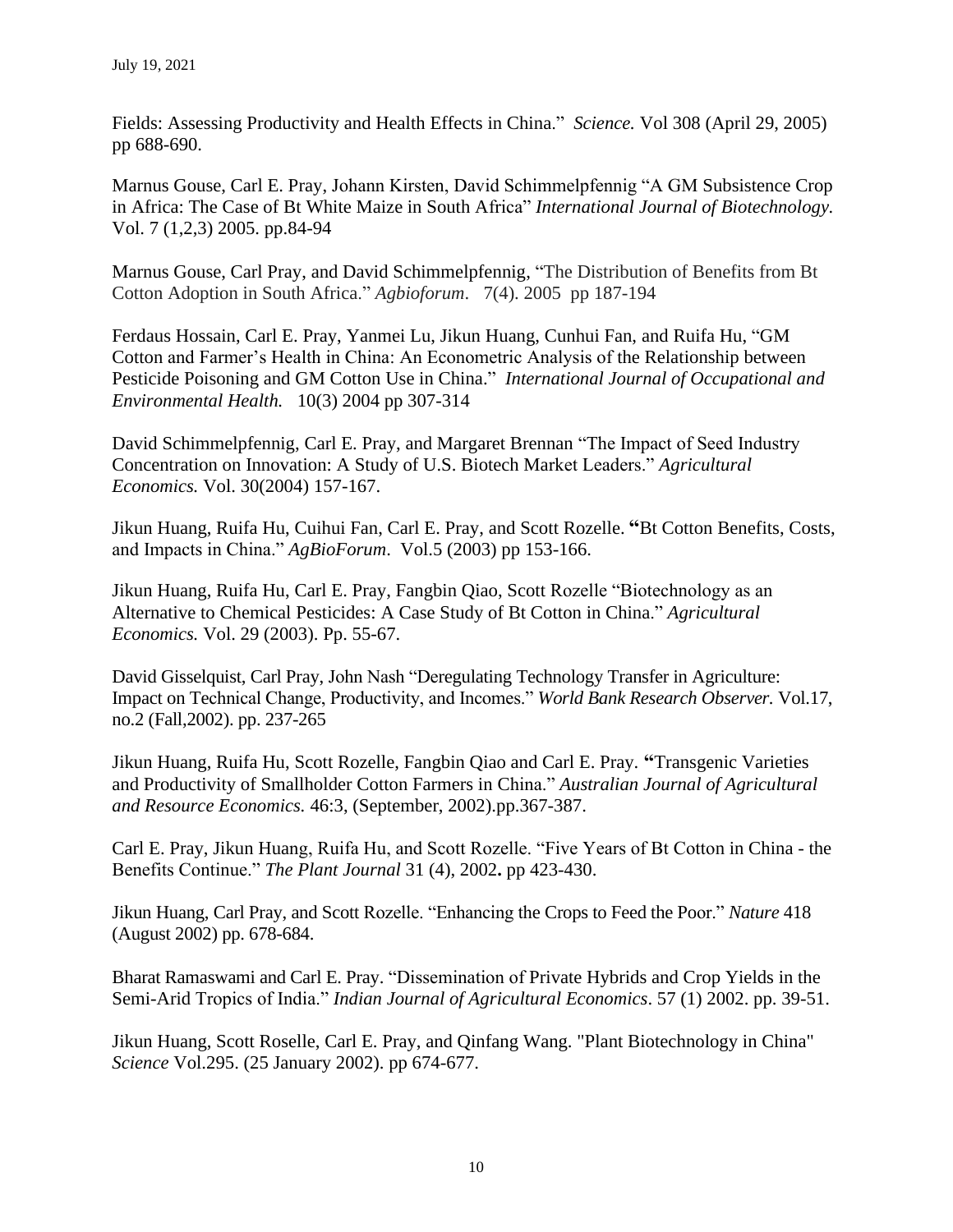Bharat Ramaswami, Carl E. Pray, and Tim Kelley. "The Impact of Economic Reforms on R&D by the Indian Seed Industry." *Food Policy* 26 (6) 2001.pp. 587-598.

Carl E. Pray. "Public/Private Sector Linkages in Research and Development: Biotechnology and the Seed Industry in Brazil, China and India." *American Journal of Agricultural Economics.* 83(3) August 2001.pp 742-747.

Carl E. Pray and Bharat Ramaswami. "Technology, IPRs, and Reform Options: A Case Study of the Seed Industry with Implications for Other Input Industries." *The International Food and Agribusiness Marketing Review* Special Issue. Vol. 2 (3/4) 2001. pp. 407-420.

Carl E. Pray, Jikun Huang, Danmeng Ma, and Fangbin Qiao "Impact of Bt Cotton in China" *World Development* Vol.29, No.5, pp.813-825, 2001.

Carl E. Pray. "Public and Private Collaboration on Plant Biotechnology In China." *AgBioForum*  Volume 2, Winter 1999. [http://www.agbioforum.missouri.edu.](http://www.agbioforum.missouri.edu/)

Carl E. Pray and Dina Umali-Deininger. "Private Agricultural Research: Will It Fill the Gap?" *World Development,* Vol.26. No.6.1998. 1127-1148.

Scott Rozelle, Carl E. Pray and Huang Jikun. "Agricultural Research Policy in China: Testing the Limits of Commercialization-led Reform." *Comparative Economic Studies,* Vol.39. No.2.Summer, 1997. 37-71.

Carl E. Pray and Jock Anderson. "The Agricultural Research System of the Former Soviet Union: Past and Future." *Journal of International Development,* Vol.9. 1997.pp. 517-527

C. Ramasamy, T. R. Shanmugam, and Carl Pray. "Priority Setting for Rice Research in Southern India - An Ex-Ante Approach." *Indian Journal of Agricultural Economics,* Vol 52. No. 1. January-March, 1997.

Hu Ruifa, Huang Jikun, Carl Pray, and Scott Rozelle. "Problems in the Current Chinese Agricultural Research System" (in Chinese) in *Management World,* No. 3, 1996. pp. 167-183.

Carl E. Pray. "Impact of Privatization of Agricultural Research in Great Britain: An Interim Report." *Food Policy*, Vol.21, No.3, 1996.pp. 305-318.

Michael Westendorf, R. G. Zimbelman, and C. E. Pray. "Science and Agriculture Policy at Land-Grant Institutions." *Journal of Animal Science,* Vol. 73 (1995) pp. 1628-1638.

Carl E. Pray and Robert E. Evenson. "Measuring Food Production (with reference to South Asia)." *Journal of Development Economics*, Vol.44. 1994. pp.173-197.

Carl E. Pray and Mary Knudson. "Impact of Intellectual Property Rights on Genetic Diversity: The Case of U.S. Wheat." *Contemporary Economic Policy. A Journal of the Western Economic Association International.* Vol.12. 1994.pp.102-112.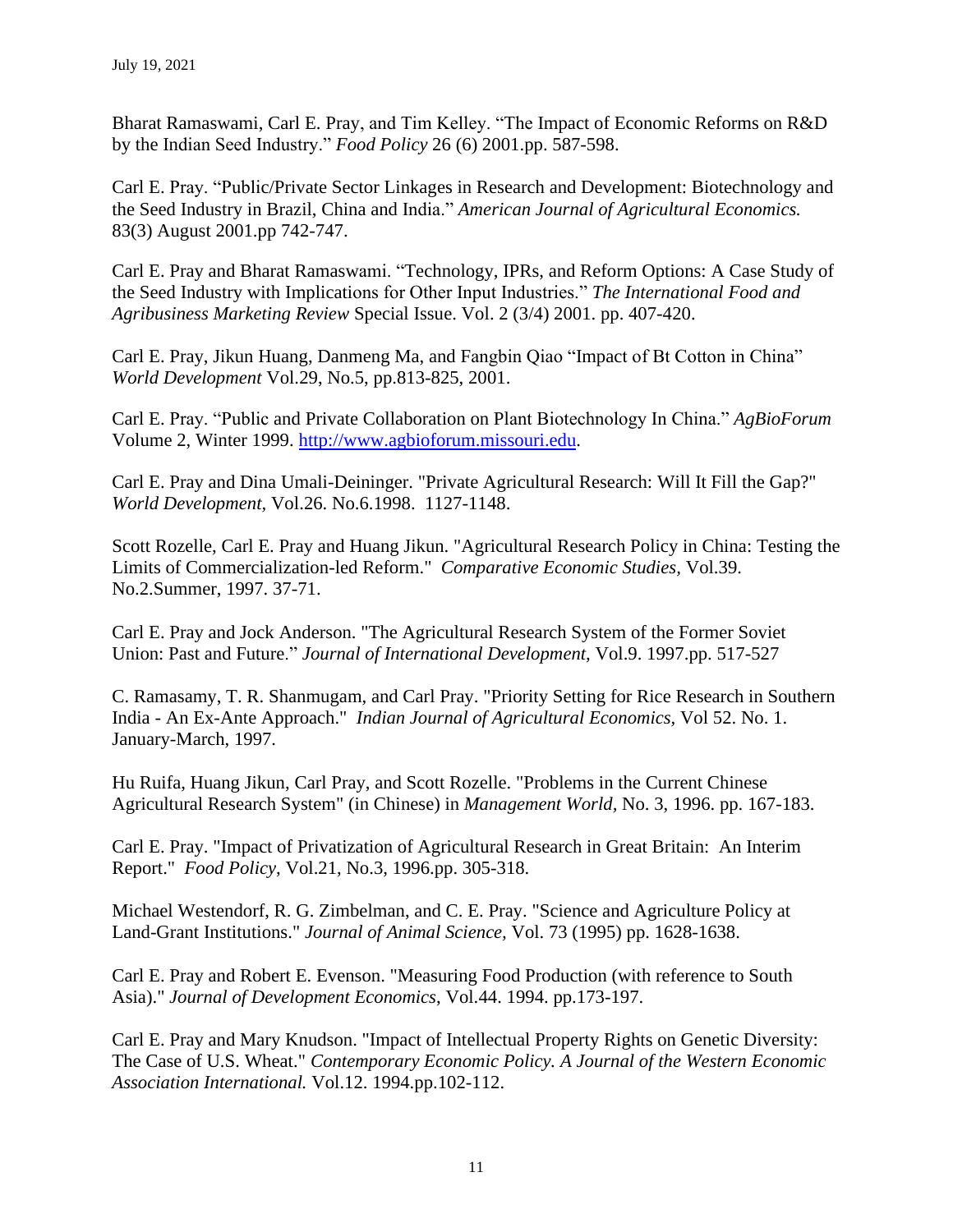Carl E. Pray, Sharmila Ribeiro, Rolf A. E. Mueller and P. Parthasarathy Rao. "Private Research and Public Benefit: The Private Seed Industry for Sorghum and Pearl Millet in India." *Research Policy*, Vol. 20 (1991). Pp.315-324.

Carl E. Pray and Mary Knudson. "Plant Variety Protection, Private Funding and Public Sector Research Priorities." *American Journal of Agricultural Economics*, Vol.73, No.3. 1991. pp.882- 886.

Carl E. Pray. "The Potential Impact of Liberalizing Indian Seed Policy." *Food Policy*, Vol.15. July 1990. pp 193-198.

Carl E. Pray and Catherine F. Neumeyer. "Trends and Composition of Private Food and Agricultural Research in the United States." *Agribusiness: An International Journal*, Summer, 1990.

Carl E. Pray and Ruben Echeverria. "Transferring Hybrid Maize Technology: The Role of the Private Sector." *Food Policy*, November 1988. pp. 366-374.

Carl E. Pray. "Mobilizing Support for Agricultural Research: A Case Study of the University of Minnesota." *Agricultural Administration*, Summer, 1988. pp. 165-180.

R. E. Evenson, Carl E. Pray and Grant Scobie. "The Influence of International Research on the Size of National Research Systems." *American Journal of Agricultural Economics*, December 1985. pp. 1074-1079.

Carl E. Pray. "Accuracy of Official Statistics and the Sources of Agricultural Growth in the Punjab 1907-1947." *Indian Economic and Social History Review*, Vol. 21, No. 3, 1984. pp. 313- 334.

Carl E. Pray. "The Impact of Agricultural Research in British India." *The Journal of Economic History*, Vol. XLIX, No. 2, June 1984. pp. 429-440.

Carl E. Pray. "Underinvestment and the Demand for Agricultural Research: A Case Study of the Punjab." *Food Research Institute Studies*, Vol. XIX, No. 1, 1983. pp. 51-80. Reprinted in Japanese in *Nobiyuku Nogyo* (Growing Agriculture) in 1984. pp. 1-32.

Carl E. Pray. "Private Agricultural Research in Asia." *Food Policy*, Vol. 8, No. 2, May 1983. pp. 131-140.

Carl E. Pray. "The Green Revolution: An Appraisal." *Economic Impact*, No. 39, 1982. pp. 26-33.

Carl E. Pray. "The Green Revolution as a Case Study in the Transfer of Technology." *The Annals of the American Academy of Political and Social Sciences*, Vol 458. November 1981. pp. 68-80.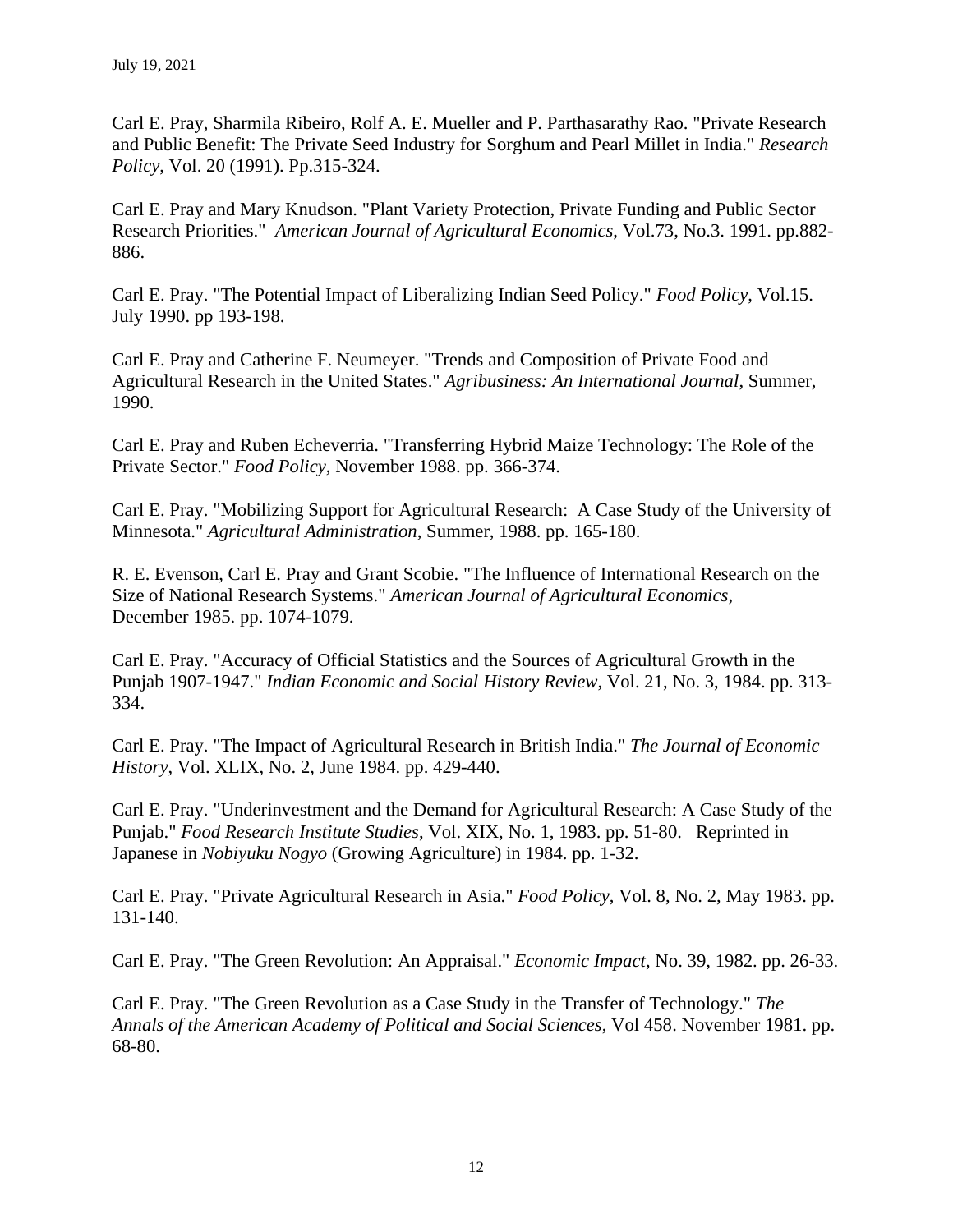Carl E. Pray. "A Review of the Accuracy of the Official Agricultural Output and Input Statistics of Bangladesh." *Bangladesh Development Studies*, Vol. VIII, Nos. 1 and 2, Winter-Summer, 1980. pp. 1-38.

Carl E. Pray. "The Economics of Agricultural Research in British Punjab and Pakistani Punjab 1905-1975." *Journal of Economic History*, Vol. XL, No. 1, March 1980. pp. 174-176.

Carl E. Pray. "The Economics of Agricultural Research in Bangladesh." *The Bangladesh Journal of Agricultural Economics*, December,1979. pp. 1-34.

# **Book Chapters**

Regina Birner and Carl E. Pray, "Bioeconomy" in Serraj R. and Pingali P. (eds) *Agriculture and Food Systems to 2050.* World Scientific Publishing: Singapore. 2018

Birner, R., Naseem, A., Pray, C. and Anderson*,* J.R*.* (2018), Fostering Political Will to Drive Agricultural Transformation. Chapter 2 in *Africa Agriculture Status Report 2018: Catalyzing Government Capacity to Drive Agricultural Transformation.* Alliance for a Green Revolution in Africa (AGRA), Nairobi, 22-50.

N. Chandrasekhara Rao, Carl E. Pray and Ronald J. Herring. "Biotechnology for Second Green Revolution in India: Overview of Issues." in N. C. Rao, C. E. Pray and R J. Herring (eds) *Biotechnology for a Second Green Revolution in India: Socioeconomic, Political, and Public Policy Issues* Academic Foundation Press: New Delhi 2018. Pp.42-72.

Latha Nagarajan, Carl E. Pray and Anwar Naseem. "Empirical Analysis on the Impact of Private Sector R&D on Cotton Productivity in India." N. C. Rao C. E. Pray and R J. Herring (eds) *Biotechnology for a Second Green Revolution in India: Socioeconomic, Political, and Public Policy Issues* Academic Foundation Press: New Delhi forthcoming 2018 pp. 271-290.

Carl E. Pray, Latha Nagarajan and Derek Byerlee, "Private Investment in Agricultural Research and Technology Transfer in Africa." In N. Beintema (ed.) *Agricultural R&D: Investing In Africa's Future Analyzing Trends, Challenges, and Opportunities*: IFPRI, Washington DC 2016. pp. 171-200

Carl E. Pray, Jikun Huang, Jun Yang, Ruifa Hu, Latha Nagarajan, Anwar Naseem, Gal Hochman, Bharat Ramaswami, and Sanjib Bhuyan. "The Politics and Economics of Genetically Modified (GM) Food Production in China, India, and Kenya." In P. Minton and D. Bennett (eds.) *Analyses: Africa's Future…Can Biosciences Contribute?* Banson: Cambridge 2015.

Carl E. Pray and Latha. Nagarajan "Innovations in the Seed/Biotech Industry." In S. Ramani (ed.) *Innovation in India: Combining Economic Growth with Inclusive Development.* Oxford University Press, New Delhi, India 2014.

Sunil Mani, Sudip Chaudhuri, V. K Unni, Carl Pray and Latha Nagarajan "TRIPS Compliance of National Patent Regimes and Domestic Innovative Activity, The Indian Experience." In S. Mani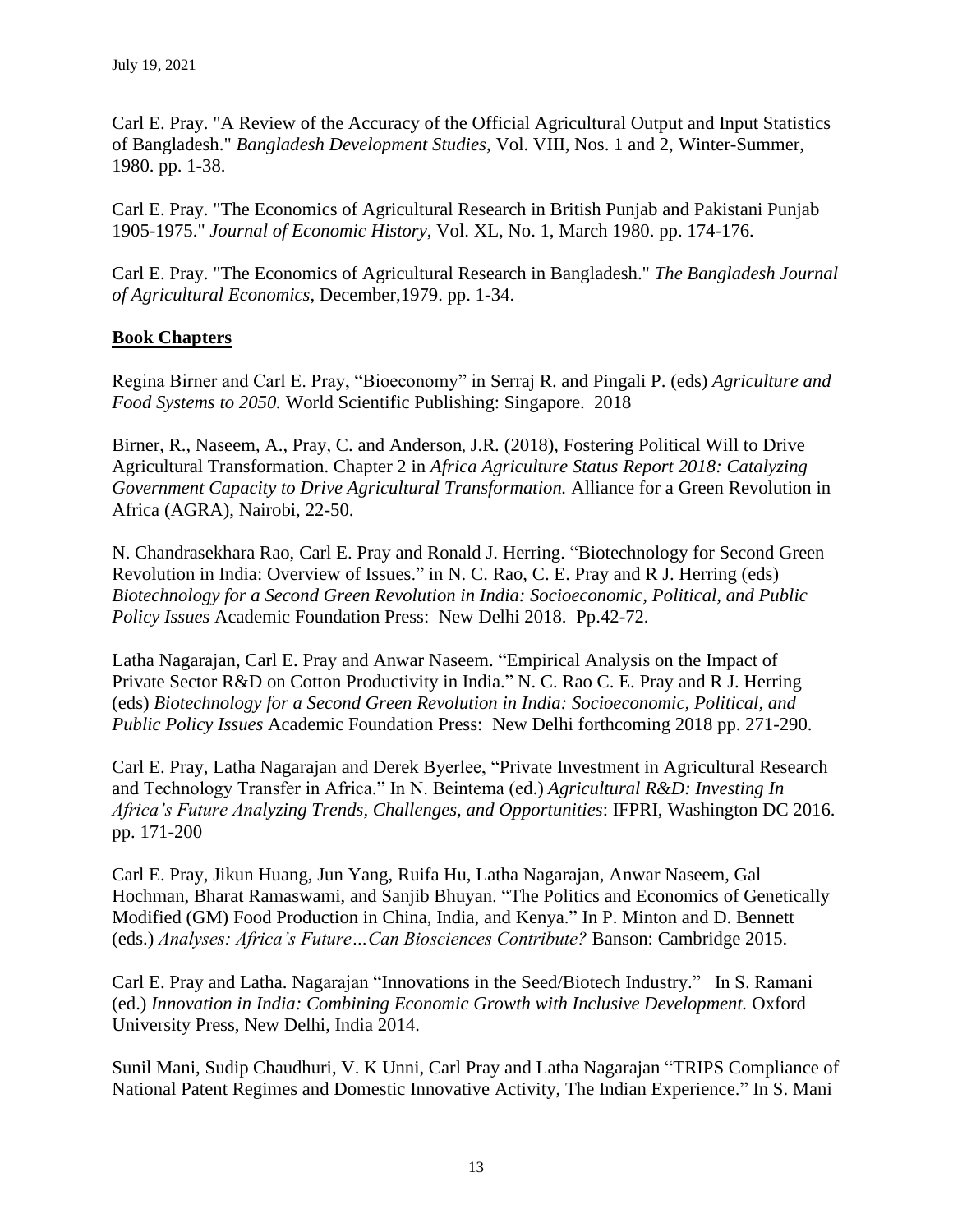and R.R. Nelson. *TRIPS Compliance, National Patent Regimes and Innovation: Evidence and Experience from Developing Countries* Edward Elgar Publishing; Cheltenham (U.K.) 2014

Carl E. Pray, John Rheeder, Marnus Gouse, Yvette Volkwyn, Liana van der Westhuizen, and Gordon S. Shephard. "Bt maize and fumonisin reduction in South Africa: potential health impacts." In J. Falck-Zepeda, G. Gruere and I. Sithole-Niang. (eds) *Genetically modified crops in Sub-Saharan Africa: Lessons from Economic and Policy Research.* Washington DC: IFPRI. 2013.

Carl E. Pray, Latha Nagarajan, Jikun Huang, Ruifa Hu, and Bharat Ramaswami, The Impact of Bt Cotton and the Potential Impact of Biotechnology on Other Crops in China and India in C. A. Carter, G. Moschini and I. Sheldon, (eds.), *Genetically Modified Food and Global Welfare*, Emerald, 2011.

Carl E. Pray, Rupa Karmarkar-Deshmukh, and Keith O. Fuglie Private Research and Development for Biofuel in Fuglie, Keith O., Paul W. Heisey, John L. King, Carl E. Pray, Kelly Day-Rubenstein, David Schimmelpfennig, Sun Ling Wang, and Rupa Karmarkar-Deshmukh. *Research Investments and Market Structure in the Food Processing, Agricultural Input, and Biofuel Industries Worldwide.* ERR-130. U.S. Dept. of Agriculture, Econ. Res. Serv. December 2011.

Nienke Beintema, David Raitzer, Achim Dobermann, Carl Pray, Luis Sanint, and Marco Wopereis Positioning rice research globally: investments, institutional arrangements, and emerging challenges. In Sushil Pandey, Derek Byerlee, David Dawe, Achim Dobermann, Samarendu Mohanty, Scott Rozelle, and Bill Hardy (eds.) *Strategic Research and Policy Issues for Food Security* Los Baños (Philippines): International Rice Research Institute 2010.

Carl E. Pray and Latha Nagarajan. "Improving Crops for Arid Lands: Pearl millet and sorghum in India" in Rajul Pandya-Lorch and David Spielman (eds). *Millions Fed: Proven Successes in Agricultural Development*. IFPRI: Washington 2009.

Nienke Beintema, Ali Koc, Ponniah Anandajayasekeram, Jock Anderson, Veronica Gottret, Aida Isinika, Frances Kimmins, Workneh Negatu, Diane Osgood, Carl Pray, Marta Rivera-Ferre, V. Santhakumar and Hermann Waibel (2009) Chapter 8 "Agricultural Knowledge, Science and Technology: Investment and Economic Returns." In B.D. McIntyre, H.R. Herren, J. Wakhungu, and R.T. Watson (eds.) *International Assessment of Agricultural Knowledge, Science and Technology for Development (IAASTD). Global Report.* Island Press: Washington DC. 2009.

Matin Qaim, Carl E. Pray, and David Zilberman "Economic and Social Considerations in the Adoption of *Bt* Crops." in J. Romeis, A. M. Shelton, and G. G. Kennedy (eds) *Integration of Insect-resistant GM crops within IPM Programs* Springer 2008.

Carl E. Pray, Keith Fuglie, and Daniel Johnson. "Private Sector Research" Chapter 49 in R. Evenson and P. Pingali (eds) *Handbook of Agricultural Economics.* Amsterdam (Netherlands), Elsevier/North Holland Volume 3 2007.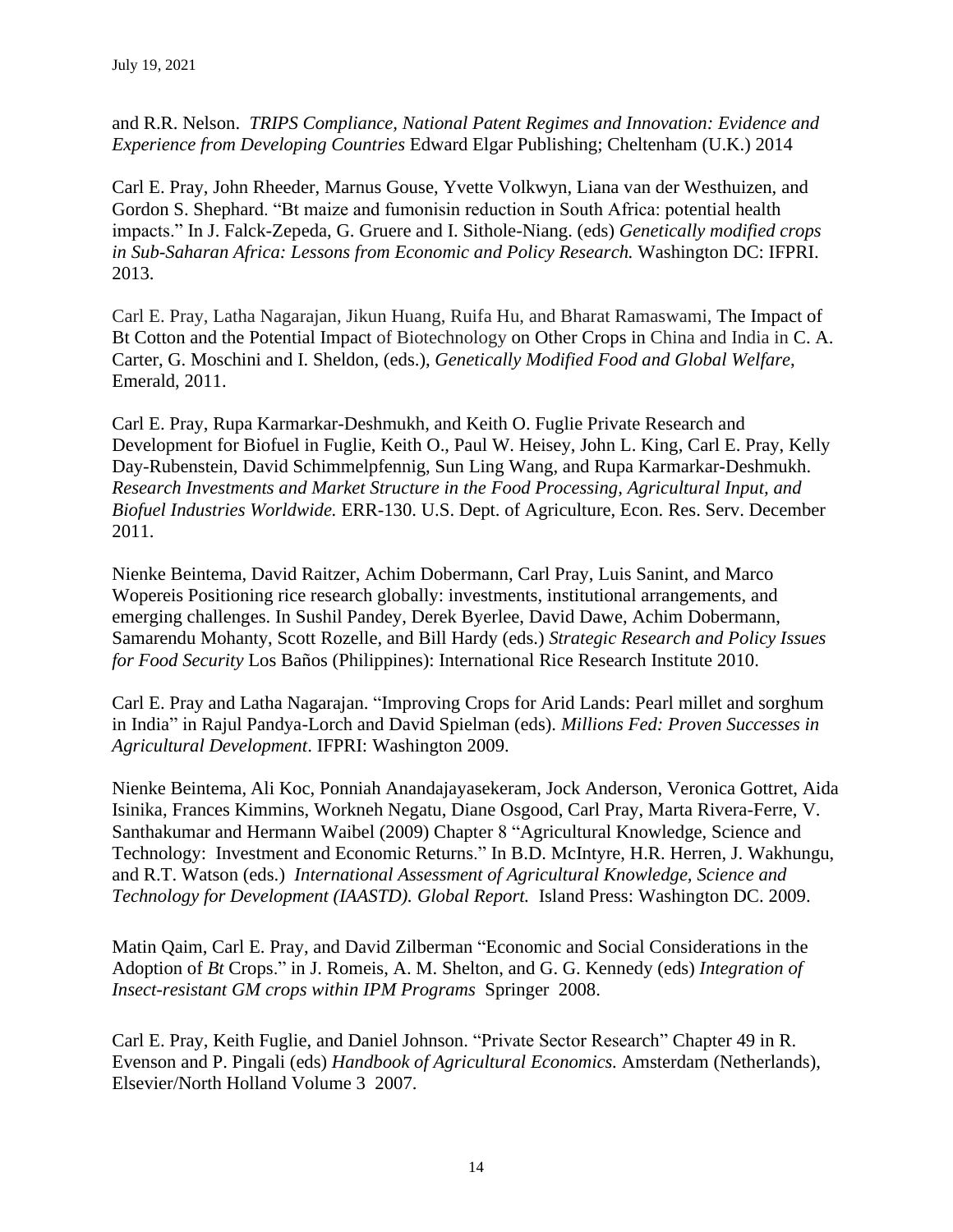Jikun Huang, Ruifa Hu, Scott Rozelle, and Carl Pray, "China: Emerging Public Sector Model for GM Crop Development" in S. Fukuda-Parr ed. *The Gene Revolution: GM Crops and Unequal Development* Earthscan: London, 2007.

Bharat Ramaswami and Carl E. Pray. "India: Confronting the Challenge – the Potential of Genetically Modified Crops for the Poor." In S. Fukuda-Parr ed. *The Gene Revolution: GM Crops and Unequal Development* Earthscan: London, 2007.

Carl E. Pray, Jikun Huang, Ruifa Hu, Qihuai Wang, Bharat Ramaswami, and Prajakta Bengali "Benefits And Costs Of Biosafety Regulation in India and China" in R.E. Just, J.M. Alston, D. Zilberman (Eds.) *Regulating Agricultural Biotechnology: Economics and Policy* Springer: New York, 2006.

Jikun Huang, Ruifa Hu, Cunhui Fan, Carl Pray, Scott Rozelle. "Economic Impacts of Bt Cotton in China." in Jia Shirong ed. *Transgenic Cotton.* Science Press, Beijing/New York. 2004

C. Klotz-Ingram, Schimmelpfennig, D., Naseem, A., King, J. and Pray, C (2004) "How Firm Characteristics Influence Innovative Activity in Agricultural Biotechnology" In R.E. Evenson and V. Santaniello, eds., *The Governance of Agricultural Biotechnology* CABI Publishing, 2004

Anwar Naseem and Carl E. Pray. "Economic Impact Analysis of Genetically Modified Crops" Chapter for the *Handbook of Plant Biotechnology* (P. Christou and H. Klee, eds) *Section I: Risk Assessment of Transgenic Crops and Public Policy Issues* John Wiley and Sons, London. 2003.

Carl E. Pray and Jikun Huang, "The Impact of Biotechnology on Incomes and Pesticide Use in China." N. Kalaitzandonakes (ed) *Economic and Environmental Impacts of First Generation Biotechnologies*. Kluwer. 2003.

Eduardo J. Trigo, Greg Traxler, Carl Pray, and Ruben Echeverría "Agricultural Biotechnology in Latin America and the Caribbean." In P.G. Pardey (ed) *The Future of Food: Biotechnology Markets and Policies in an International Setting*. IFPRI: Washington DC 2002.

Carl E. Pray. "The Growing Role of the Private Sector in Agricultural Research." In R. Echeverria and D. Byerlee (eds). *Agricultural Research Policy In An Era Of Privatization CABI*. Cambridge. U.K. 2002.

Jikun Huang, Ruifa Hu, Carl Pray, Scott Rozelle. "Re-Reforming China's Agricultural Research System." In R. Echeverria and D. Byerlee (eds). *Agricultural Research Policy In An Era Of Privatization* CABI. Cambridge. U.K. 2002.

Carl E. Pray and Keith Fuglie. "Policies for Private Agricultural Research in Asian LDCs" *The Proceedings of the International Association of Agricultural Economics Meetings* Berlin, Germany. 2001

Carl E. Pray and Keith Fuglie. "The Private Sector and International Agricultural Technology Transfer." In Keith Fuglie and David Schimmelpfennig (eds.) *Public-Private Collaboration in*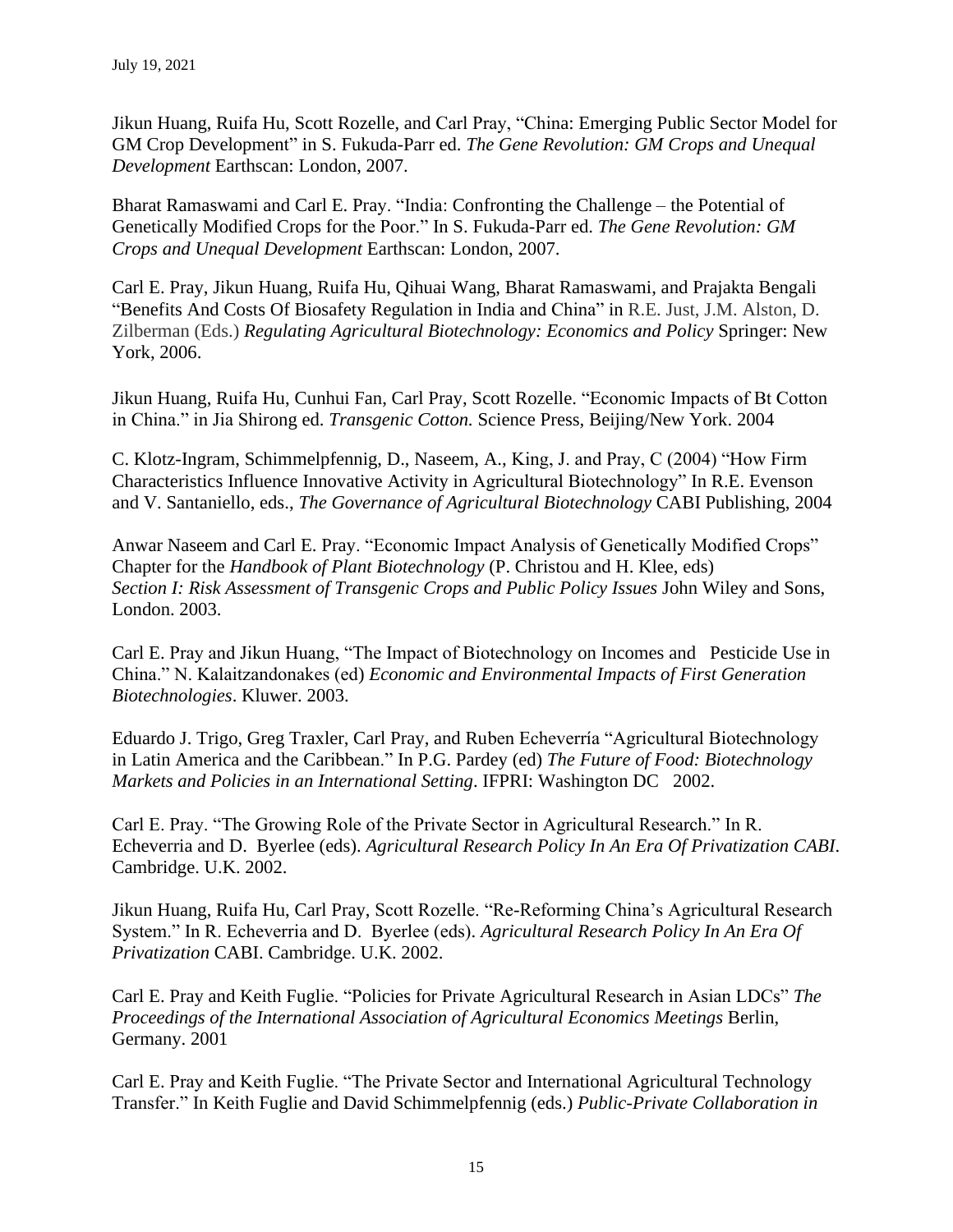*Agricultural Research: New Institutional Arrangements and Economic Implications.* Ames: Iowa State University Press, 2000.

Margaret Brennan, Carl E. Pray, and Ann Courtmanche. "Impact of Industry Concentration on Innovation in the US Plant Biotech Industry." In W.H. Lesser (Ed.), *Transitions in Agbiotech: Economics of Strategy and Policy*. Storrs, CT: Food Marketing Policy Center, University of Connecticut. 2000.

Carl E. Pray. "Impact of Biotechnology on the Demand for Rice Biodiversity" in R. E. Evenson, D. Gollin, and V. Santaniello (eds.) *Economic Policy for Genetic Resources.*, London: CAB International. 1998. Pp. 249-259.

Carl E. Pray and Rob Tripp. "Industrial Policy Issues: Participation, Prices and Property Rights." in M. Morris (ed.) *Maize Seed Industries in Developing Countries.* Boulder: Lynne Reiner Press, 1998. Pp.175-189.

Carl E. Pray, Scott Rozelle and Huang Jikun. "China." in M. Morris (ed.) *Maize Seed Industries in Developing Countries.* Boulder: Lynne Reiner Press, 1998. Pp.335-351.

Carl E. Pray. "Country Case Study: Turkey." in M. Morris (ed.) *Maize Seed Industries in Developing Countries.* Boulder: Lynne Reiner Press, 1998. Pp.321-334.

Carl E. Pray. "Private Funding for Public Research." in S. R. Tabor, H. Bruneau, and W. Janssen (eds.) *Financing Agricultural Research: A Sourcebook.* The Hague: International Service for National Agricultural Research. 1998.pp. 205-227.

Hu Ruifa, Huang Jikun, Carl Pray, and Scott Rozelle. "Problems in the Current Chinese Agricultural Research System." (in Chinese) in *Technology Management and Achievement,* Beijing: China People's University Press. 1996. pp. 52-57. (Reprint of *Management World,* 1996 article).

Clare Narrod and Carl Pray. "Technology Transfer in the Poultry Industry: Factors and Externalities Associated with Increased Production." in K. Steely, (ed.) *Animal Waste and the Land-Water Interface*. Boca Raton, FL:CRS Press, 1995. pp 523-532.

Carl E. Pray. "Private Sector Rice Research: Implications for Public Sector Priority Setting." in M. Mukherjee (ed.) *Hybrid Rice in India.* Madras, India: MacMillan India, 1993.

Carl E. Pray and Bharat Ramaswami. "A Framework for Seed Policy Analysis in Developing Countries." in J. Abbott (ed) *Agricultural and Food Marketing in Developing Countries: Selected Readings.* Oxford: CAB International, 1993.

Carl E. Pray. "Trends in U.S. Food and Agricultural R&D: Signs of Declining Competitiveness?" in Robert Weaver (ed.) *U.S. Agricultural Research: Challenges and Options.* Washington DC: Agricultural Research Institute, 1993. pp. 51-67.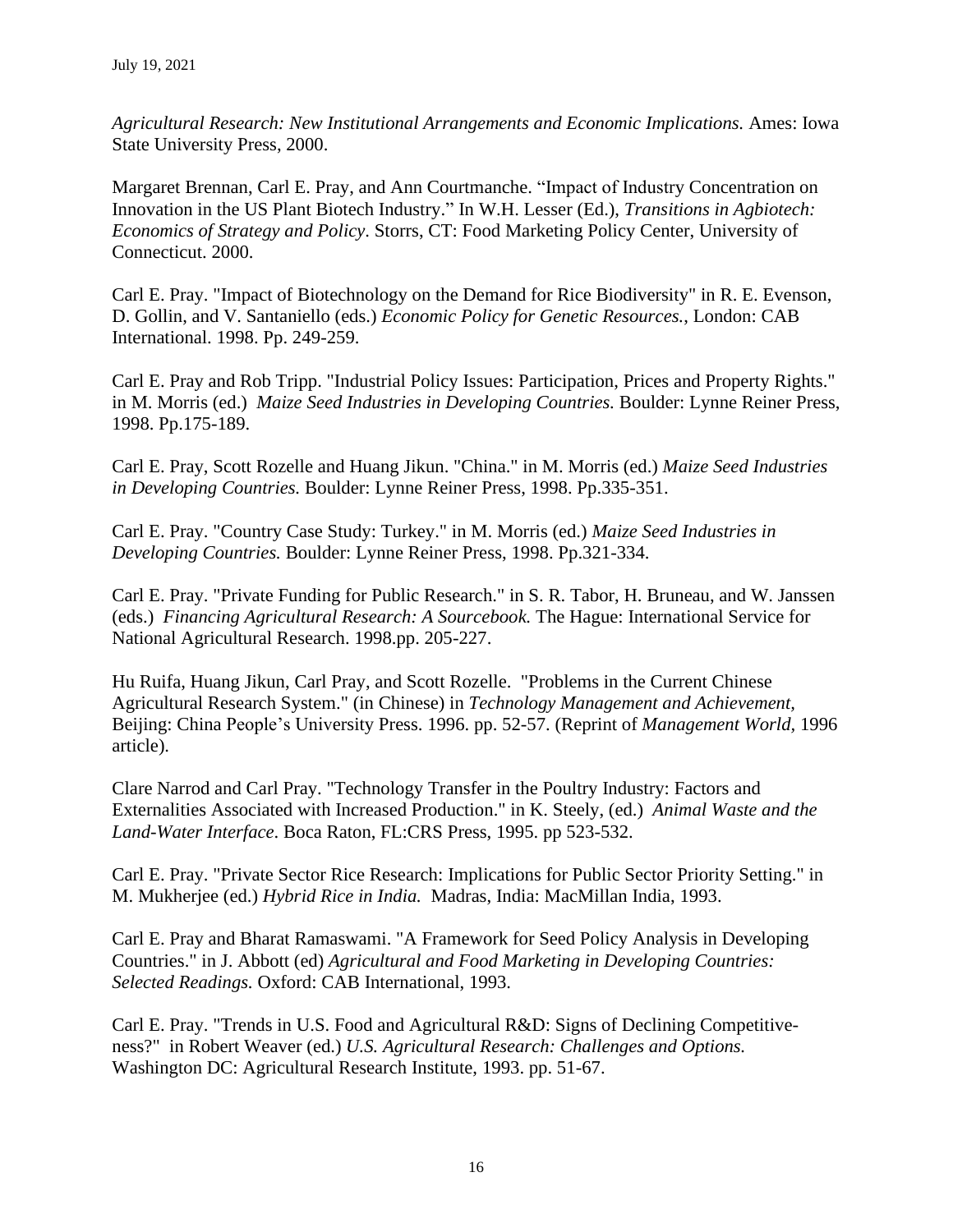Carl E. Pray. "Plant Breeders' Rights Legislation, Enforcement and R&D: Lessons for Developing Countries." in *Sustainable Agricultural Development: The Role of International Cooperation*, Vermont: Dartmouth Publishing, 1992.

Carl E. Pray. "Trends in R&D Productivity and Expenditures and Implications for State Agricultural Experiment Stations." in *The Economic Impacts of Agricultural Research: A Workshop Sponsored by the Agricultural Research Institute*, Washington DC: Agricultural Research Institute, 1991.

Carl E. Pray and Robert Evenson. "Lessons for Future Agricultural Development in Asia." in Evenson, Pray and others, *Research and Productivity in Asian Agriculture.* Ithaca: Cornell University Press, 1991.

Carl E. Pray. "The Development of Asian Research Institutions: Underinvestment, Allocation of Resources and Productivity." in Evenson, Pray and others, *Research and Productivity in Asian Agriculture.* Ithaca: Cornell University Press, 1991. pp.47-80.

Carl E. Pray and Zafar Ahmed. "Agricultural Productivity and Research in Bangladesh." in Evenson, Pray and others, *Research, Productivity in Asian Agriculture.* Ithaca: Cornell University Press, 1991. pp.114-132.

Carl E. Pray and Ruben G. Echeverria. "Determinants and Scope of Private Sector Agricultural Research in Developing Countries." in Philip Pardey, Johannes Roseboom and Jock R. Anderson, (eds.) *Agricultural Research Policy: International Quantitative Perspectives*. Cambridge: Cambridge University Press, 1991. pp. 343-364.

Carl E. Pray and Catherine F. Neumeyer. "Problems of Omitting Private Investments in Research When Measuring the Impact of Public Research." in *Research Methods for Diagnosing Research System Constraints and Assessing the Impact of Agricultural Research, Vol II, Assessing the Impact of Agricultural Research.* The Hague: ISNAR, 1990.

Carl E. Pray and Vernon W. Ruttan. "Science and Technology Policy: Lessons from the Agricultural Sector in South and Southeast Asia." in Robert Evenson and Gustav Ranis (eds.) *Science and Technology Policy: Lessons for Development*. Boulder: Westview Press, 1990. pp. 179-207.

Carl E. Pray and Ruben Echeverria. "Private Sector Agricultural Research and Technology Transfer Links in Developing Countries." in David Kaimowitz (ed.) *Making the Link: Agricultural Research and Technology Transfer in Developing Countries*. Boulder: Westview Press, 1990.

Carl E. Pray. "Private Sector Research and Technology Transfer in Asia." in Ruttan and Pray (eds.) *Policy for Agricultural Research.* Boulder and London: Westview Press, 1987. pp. 411- 432.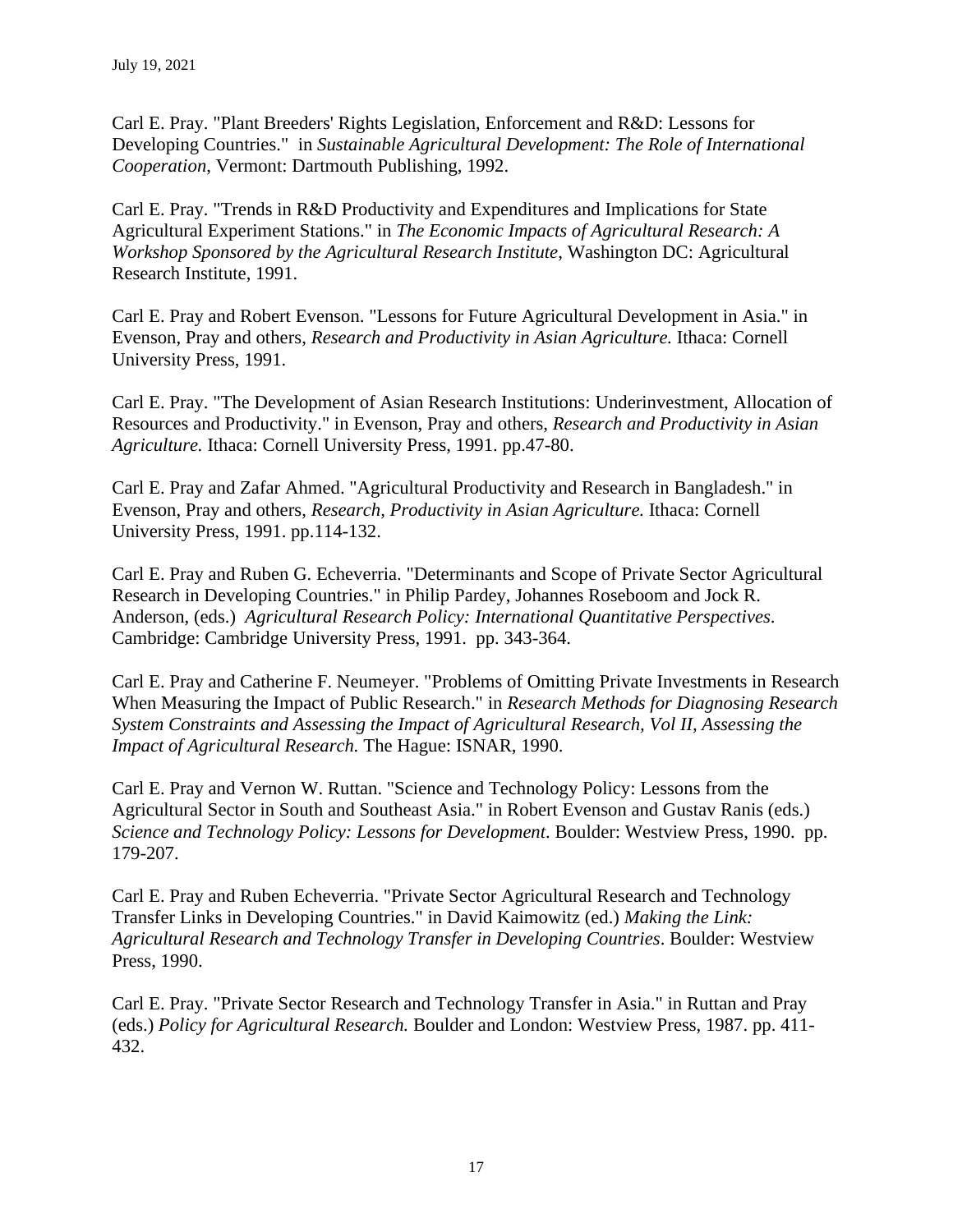Richard I. Sauer and Carl E. Pray. "Mobilizing Support for Agricultural Research at the Minnesota Agricultural Experiment Station." in Ruttan and Pray (eds.) *Policy for Agricultural Research.* Boulder and London: Westview Press, 1987. pp. 211-234.

Carl E. Pray. "Mobilizing Political Support for Agricultural Research." in Vernon W. Ruttan, *Agricultural Research Policy and Development.* Rome: FAO, 1987. pp. 127-142.

Carl E. Pray. "Agricultural Research in Foodgrains and Nonfood-grains Asia: The Colonial Heritage." in Bruce Greenshields and Margot Bellamy (eds.) *Rural Development: Growth and Inequity.* Aldershot, England: Gower Publishing, 1983. pp. 250-256.

# **CONFERENCE PRESENTATIONS AND LECTURES**

## **International presentations: (since 2014)**

Carl Pray, John McDermott and Ruben Echeverria Virtual Event- Building back better: How can public food and agricultural research institutions be strengthened and rebuilt after the COVID-19 pandemic? FEB 2, 2021 [https://www.ifpri.org/event/virtual-event-building-back-better-how](https://www.ifpri.org/event/virtual-event-building-back-better-how-can-public-food-and-agricultural-research-institutions)[can-public-food-and-agricultural-research-institutions](https://www.ifpri.org/event/virtual-event-building-back-better-how-can-public-food-and-agricultural-research-institutions) Event had 836 live views.

Carl Pray, Haiyan Deng, Yanhong Jin and Yawei Zhao "Impact of Public and Commercial R&D on Agricultural TFP in China." IFPRI-CAES Annual Meeting, Zhejiang University, Hangzhou, China October 18, 2019.

Carl E. Pray, Presidential Welcome to 23rd ICABR Conference on Regulation and Finance of Innovations for a Sustainable Economy. International Consortium of Applied Bioeconomy Research (ICABR) conference. Ravello, Italy June 4–7, 2019

Haiyan Deng and Carl Pray. Possible Benefits from Gene Editing in China under Different Regulatory Scenarios. 23th International Consortium of Applied Bioeconomy Research (ICABR) conference. Ravello, Italy June 4–7, 2019

Carl E. Pray Impacts of Changes in Science Technology Policy: Case Study of the African Seed Industry. University Mohammad IV Polytechnic, Ben Guerir, Morocco. March 22<sup>nd</sup>, 2019,

Carl E. Pray and Yanhong Jin. The Grape Wine Industry in China with a Focus on Ningxia Province: Impacts, Competitiveness, Marketing Strategies, Technology, and Policy Support. Academia Argentina de la Vid y el Vino. Mendoza, Argentina, March 8, 2019.

Regina Birner and Carl E. Pray. Bioeconomy Trends. Presented at the 30<sup>th</sup> International Conference of Agricultural Economists. Vancouver, Canada. July 30, 2018.

Haiyan Deng, Ruifa Hu, Carl Pray, and Yanhong Jin. Impact of Government Policies on Private R&D Investment in Agricultural Biotechnology: Evidence from China. Presented at the 30<sup>th</sup> International Conference of Agricultural Economists. Vancouver, Canada. July 29, 2018.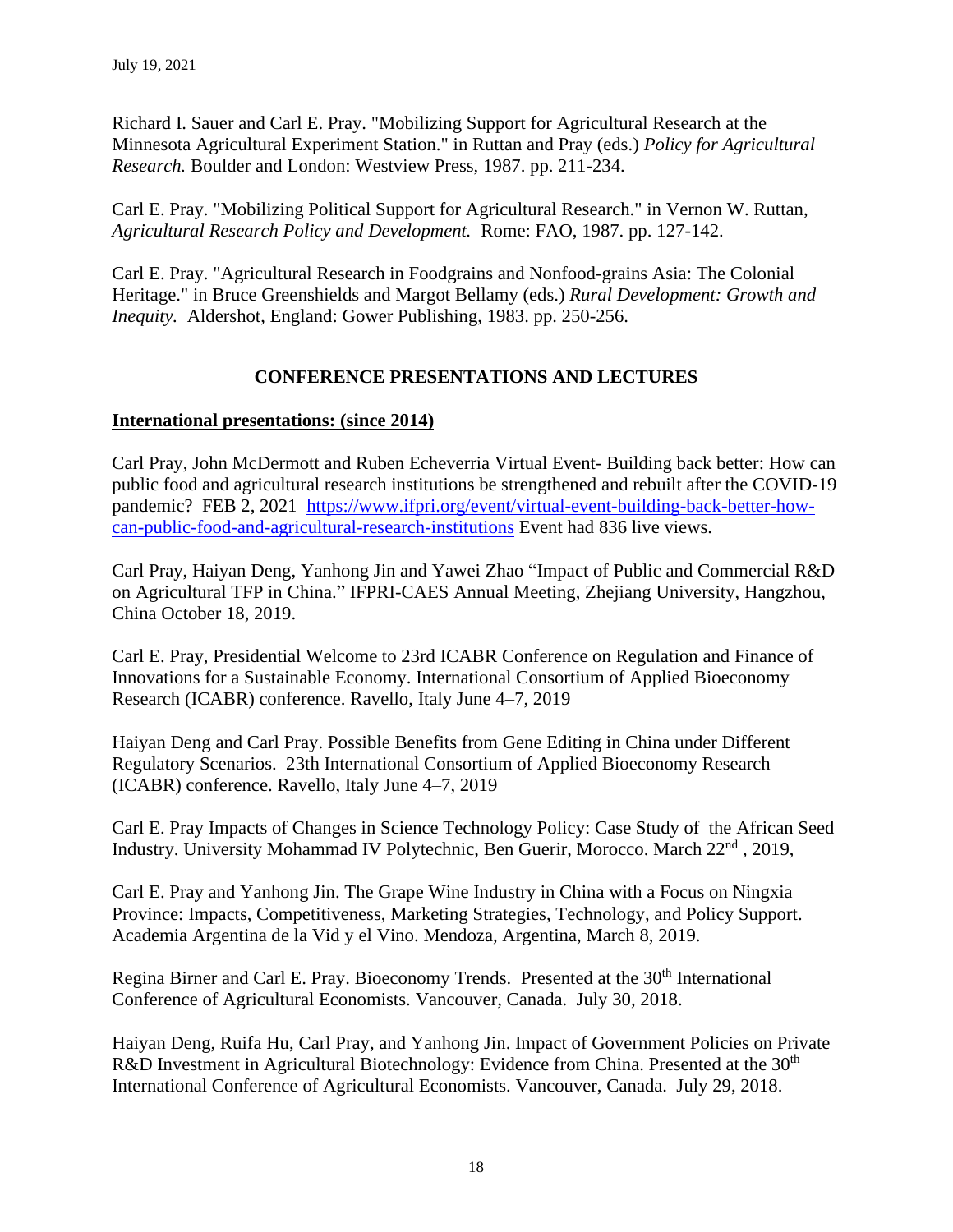Anwar Naseem, Latha Nagarajan and Carl E. Pray. The role of maize varietal development on yields in Kenya. Presented at the 30<sup>th</sup> International Conference of Agricultural Economists. Vancouver, Canada. July 29, 2018.

Carl E. Pray. Would agriculture in Brazil, China and India have grown faster and more equitably if the governments of those countries had been guided by the New Structural Economics? Conference on New Structural Economics and its Applications to Agricultural Development. Peking University, Beijing, China. October 21-22, 2017

Carl E. Pray. The Role of Multinational Corporations in the Supply of Agricultural Production Technology China & India. Invited Presentation at the 2017 *World Food Policy* Conference Bangkok. January 16 and 17, 2017

Ruifa Hu, Haiyan Deng, Jikun Huang and Carl Pray. Research capacity and challenge of agricultural development in China. Presentation at the 2017 *World Food Policy* Conference Bangkok. January 16 and 17, 2017

Carl E. Pray Global Opportunities and Challenges to GM Crops and Policy Responses. Keynote Speech at the Conference on Chinese Agricultural Biotechnology: Developments, Challenges and Policies. Beijing. November 8, 2016.

Carl E. Pray. China as the Global Leader in Agricultural Research: Implications for Chinese and World Agriculture. Invited Keynote Speech at conference on The Rise of Chinese Agriculture 27-28 October 2016.Victoria University of Wellington, Wellington, New Zealand

Carl E. Pray, Presidential Welcome: Transforming the Bioeconomy: Behavior, Innovation and Science, 20th International Consortium of Applied Bioeconomy Research (ICABR) conference. Ravello, Italy June 27-29, 2016.

Carl E. Pray, Latha Nagarajan, and Anwar Naseem. Barriers and Enablers of GM Food Crop Adoption in Africa: A Case Study of Kenya. International Association of Agricultural Economists. Milan. August 9 to 14, 2015.

Carl E. Pray Governance Issues in Biotech Management in India and China. International Association of Agricultural Economists. Milan. August 9 to 14, 2015.

Carl E. Pray. Political Economy of Genetically Modified (GM) Food Production in China, India & Kenya, and Brazil. 19th International Consortium of Applied Bioeconomy Research (ICABR) conference. Ravello, Italy June 16-19, 2015

Carl E. Pray and Samuel Ledermann. Genetically Engineered Crops and Certified Organic Agriculture for Improving Nutrition Security in Africa and South Asia. 2nd International Hidden Hunger Congress. Universität Hohenheim. Stuttgart, Germany. March 5th, 2015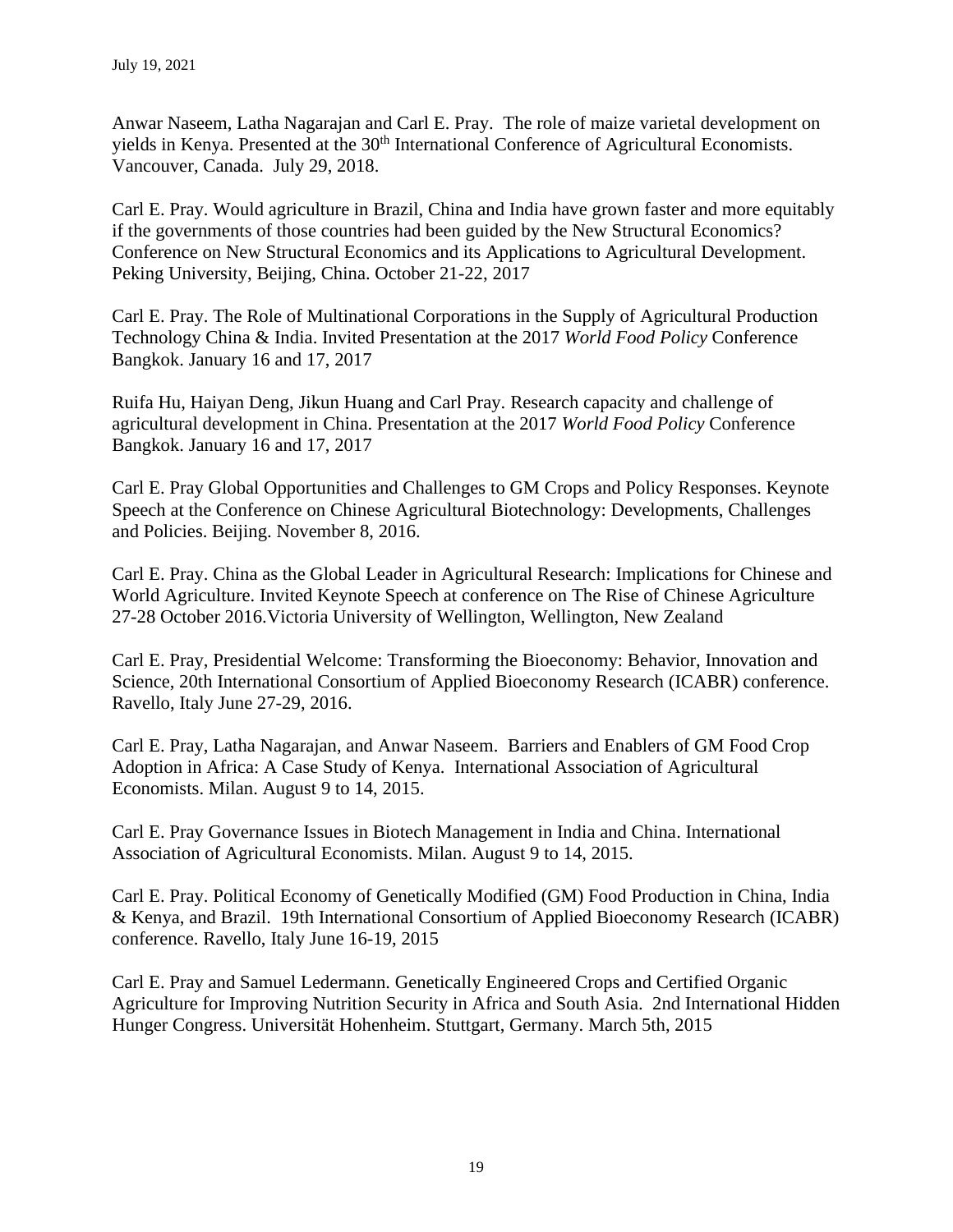Carl E. Pray. Political Economy of Genetically Modified (GM) Food Production in China, India & Brazil presented at Symposium on Genetically Modified Crops in China: Development, Challenges and Policy. Friendship Hotel, Beijing, Friday, January 16, 2015

Carl E. Pray and Latha Nagarajan. Transformation of Agricultural Input Industry and Private Sector Research in India. IEG-IFPRI International Conference on Innovation in Agriculture: Ways Forward. New Delhi, India. December 5 and 6, 2014

Carl E. Pray. Political Economy of Genetically Modified (GM) Food Production in China, India & Kenya. Indian Statistical Institute, New Delhi, India. December 3, 2014.

Carl E. Pray, Latha Nagarajan, and Hemi Shah, and Marnus Gouse, The Role of Bt Maize in Reducing the Exposure of Small Farmers to the Mycotoxin in South Africa Paper presented at the 18th International consortium of applied bio-economy (ICABR) conference, Nairobi, Kenya June 17-20, 2014

Sanjib Bhuyan, Cliff Echols, and Carl E. Pray What Determines Foreign Funding of NGOs participating in the GMO Debate in India? Paper presented at the 18th International consortium of applied bio-economy (ICABR) conference, Nairobi, Kenya. June 17-20, 2014

# **Presentations in the U.S.A. (since 2014)**

Carl Pray, Haiyan Deng, Yanhong Jin and Yawei Zhao. "Impact of public and private R&D on Agricultural TFP in China" Agricultural and Applied Economics Association, Atlanta, July 20, 2019.

Carl Pray, Haiyan Deng, Changxin Yu, Tongpeng Deng, Yanhong Jin "Impact of Chinese Policies on Competitiveness and Innovation of Chinese agricultural input industries" Agricultural and Applied Economics Association, Atlanta, July 20, 2019.

Carl Pray and Regina Birner. Impact of digital agriculture on agricultural input industries. World Bank, Washington DC, June 25, 2019.

A. Lam, M. Murray, H. Blum, K. Torcivia, Y.H. Jin, and C. Pray. "Understanding the Implications of New Meat and Meat Substitute Technologies on Consumer Decision Making." Presented at the 22th ICABR (International Consortium on Applied Bioeconomy Research) conference at the World Bank on June 12, 2018.

Y.H. Jin, T.P. Deng, Carl Pray, and Y.Y. Deng. "Did Public Investments and Innovation Policies Increase R&D Innovation and Productivity of Agribusiness Firms?" Presented at the 22th ICABR (International Consortium on Applied Bioeconomy Research) conference at the World Bank on June 15, 2018.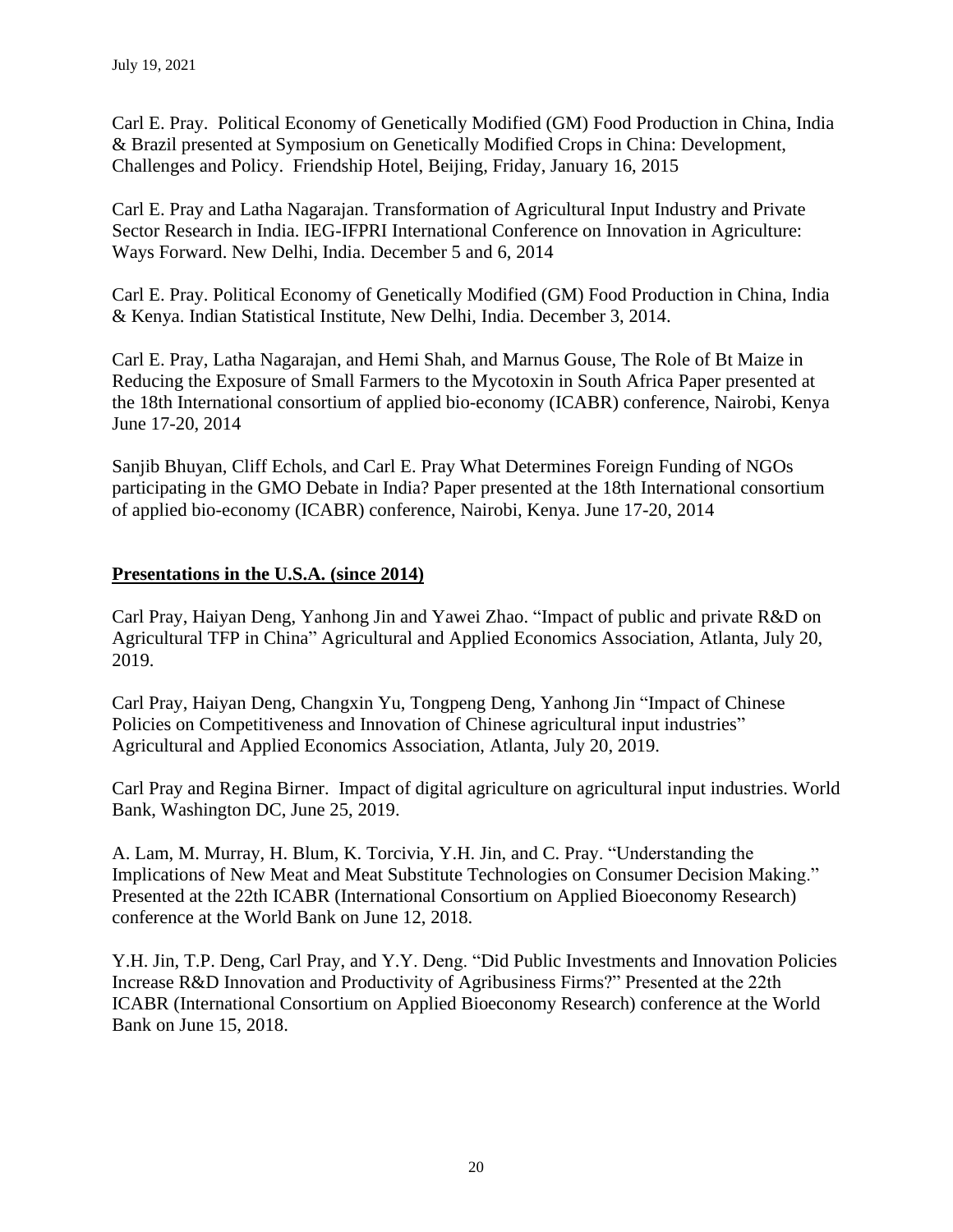Latha Nagarajan, Carl Pray and Anwar Naseem. Transformation of the agricultural input industry and private R&D in India 22nd ICABR Conference, World Bank. Washington, DC, June 13, 2018

Carl Pray, Latha Nagarajan, and Anwar Naseem. Regulations, Intellectual Property Rights, Private Sector Innovation and Agricultural Productivity 22nd ICABR Conference, World Bank. Washington, DC, June 13, 2018

Carl E. Pray "Agricultural Biotechnology Policy in China." Hearing of U.S. China Economic Security Review Commission on U.S.-China Food Policy. U.S. Congress. Washington, DC April 26, 2018.

Carl E. Pray. Technological Innovations in Agrifood Supply Chains: Opportunities for R&D, collaboration and investment in China and India. Berkeley Supply Chain Conference, U.C. Berkeley, California. April 19, 2018.

Carl E. Pray. The Changing Global Private Funding Landscape Focusing on the Roles of Brazil, China and India. ICABR Conference, Berkeley, CA. 2017.

William A. Masters and Carl E. Pray. Priority Setting in Agricultural Research for Poverty Reduction, Nutrition Improvement and Resilience, Agricultural and Applied Economics Association, Chicago July 31, 2017.

Haiyan Deng; Ruifa Hu, Carl E. Pray and Yanhong Jin, How Important are Economic Factors and Agribusiness Managers' Acceptance of GM Products in the Approval of GM Crops in China? Agricultural and Applied Economics Association, Chicago August 1, 2017.

Carl E. Pray as President of the International Consortium on Advanced Bioeconomy Research Response to the NAS report Genetically-Engineered (GE) Crops: Experience and Prospects, National Academy of Sciences Auditorium. Washington, DC. December 7, 2016

Carl E. Pray. The Future of the Bioeconomy. Presentation at conference on The Bioeconomy: Technological and Policy Path Forward September 30th – October 1, 2016. Rutgers University, New Brunswick, NJ.

Latha Nagarajan, Anwar Naseem and Carl E. Pray. Role of Policy Change in Adoption of Improved Varieties in sub-Saharan Africa. Presented at the Agricultural and Applied Economics Association Meetings, Boston, Mass. August 1, 2016.

Y.H. Jin, C. Pray, R.F. Hu, Y. Hu. Private R&D and Its Productivity in China's Agriculture. Presented at the annual meeting of Agricultural and Applied Economics Association, Boston, August 2016.

Latha Nagarajan, Anwar Naseem, and Carl E. Pray Transformation of agricultural input industries and the contemporary agricultural transformation in Africa. Presented at the annual meeting of Agricultural and Applied Economics Association, Boston, August 2016.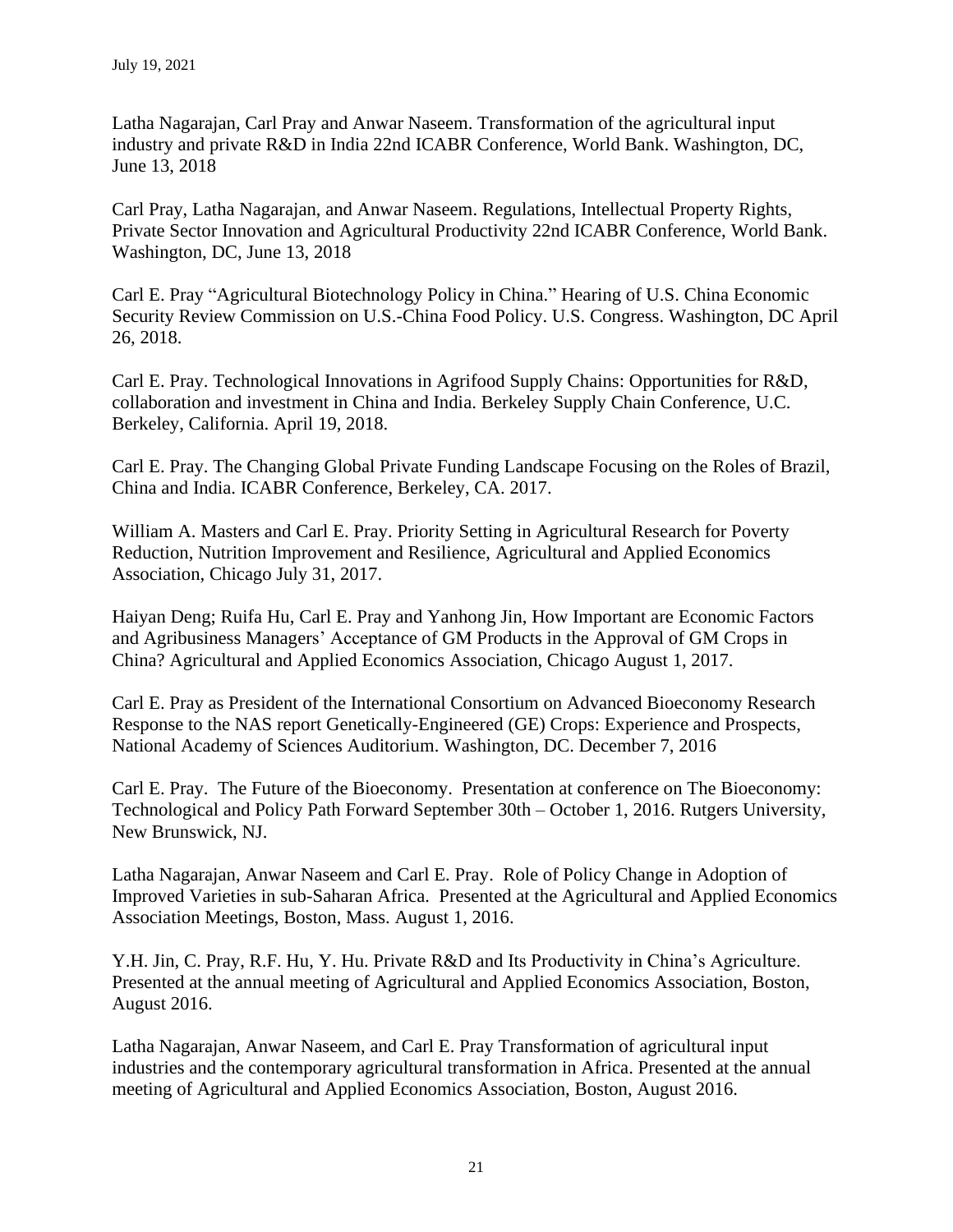Carl E Pray. Ending Hunger (SDG 2) and STI: Role of Biotechnology. First annual Multistakeholder Forum on Science, Technology and Innovation for the Sustainable Development Goals (STI Forum) 6 Jun 2016 - 7 Jun 2016. United Nations HQ, New York

Carl E. Pray and Sanjib Bhuyan. The Politics of Disruptive Agricultural Innovation and Sustainability: GMOs and New Breeding Technologies (NBTs) at a conference on Innovation & Sustainability: Lessons from the History of India and Hopes for the Future. June 9-10, 2016 Colorado College, Colorado Springs, Colorado.

Carl E. Pray. Political Economy of Genetically Modified (GM) Food Production in China Cornell U., Ithaca, New York. February 12, 2016.

Carl E. Pray. Panel on *Africa's Future…Can Biosciences Contribute?* at the Center for Strategic and International Studies, Washington DC. November 3, 2015. [http://csis.org/multimedia/video](http://csis.org/multimedia/video-analyses-africas-future-can-biosciences-contribute)[analyses-africas-future-can-biosciences-contribute](http://csis.org/multimedia/video-analyses-africas-future-can-biosciences-contribute)

Carl E. Pray. Political Economy of Genetically Modified (GM) Food Production in China. Economics Department, Iowa State University, Ames IA. October 1, 2015

Carl E. Pray. Transformation of the agricultural input industry and private R&D in Asia, Africa and Brazil. Agriculture and Applied Economics Association annual meetings. San Francisco. CA. July  $25 - 28$ , 2015.

Carl E. Pray. Political Economy of Genetically Modified (GM) Food Production in China, India & Brazil. Presentation at Berkeley Bioeconomy Conference. U. of California, Berkeley California, April 1 and 2, 2015.

Carl E. Pray. Political Economy of Genetically Modified (GM) Food Production in China, India & Kenya. Presented at Cornell International Institute for Food, Agriculture and Development Seminar. Ithaca, New York, October 29, 2014.

Carl E Pray, Latha Nagarajan, Anwar Naseem, and Rohit Singla. Impact of Private Sector R&D and Biotechnology on Cotton Productivity in India. NC 1034 Conference, U. of California, Davis, March 28 and 29. 2014

Carl E Pray and Latha Nagarajan GM Traits, Seed Industry Structure and Biotech Policies in Developing Countries. Berkeley Bioeconomy Conference, U. of California, March 26 and 27, 2014

## **Conference Organization and Management**

Carl E. Pray led the organization of the annual International Consortium of Applied Bioeconomy Research, 2020 and then helped transfer the conference from in person to online October 12 – 21, 2020.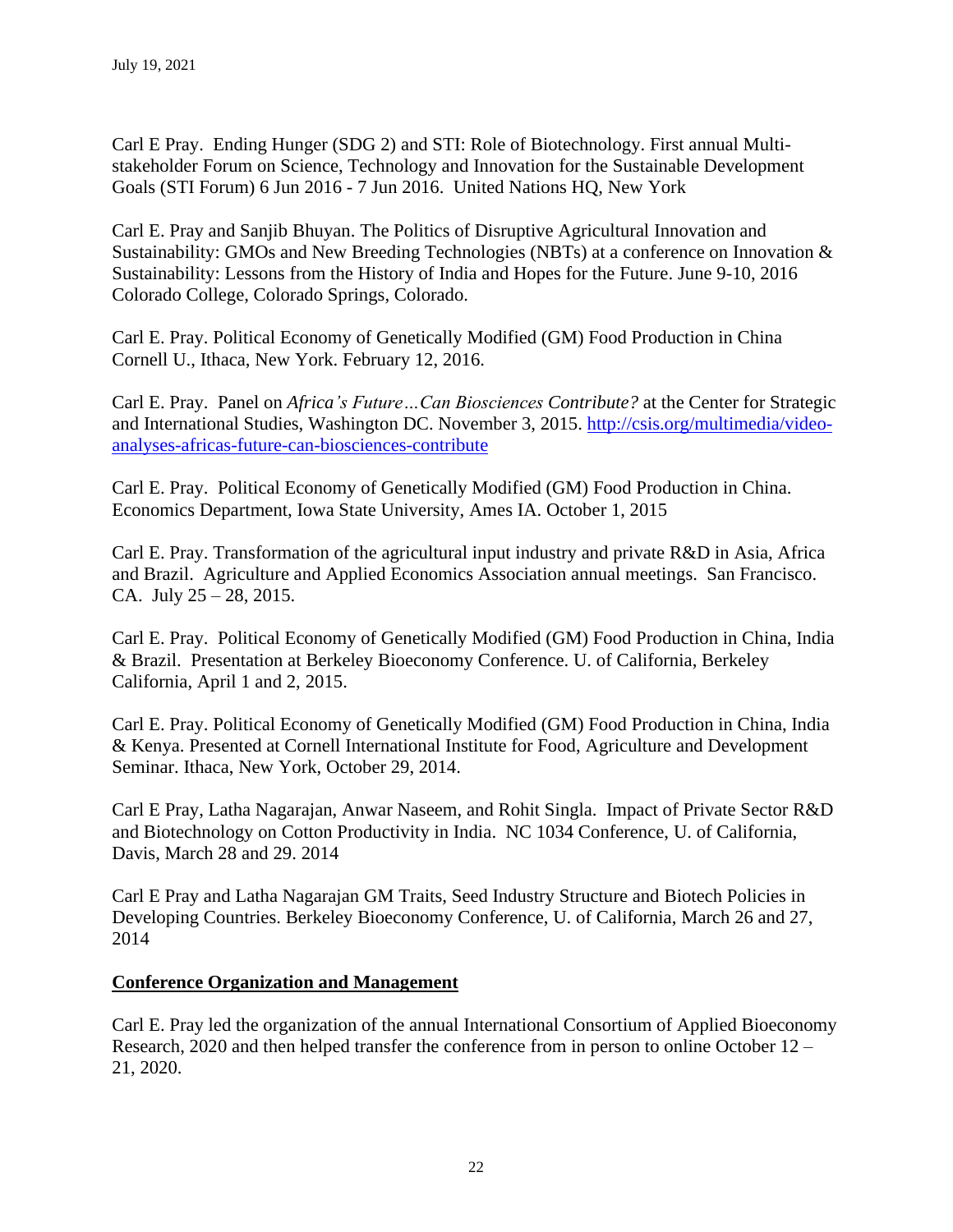Carl E. Pray and Anwar Naseem led the organization of the Rutgers University Policy Research Consortium Listening Session National Press Club, Washington D.C. Oct. 28-29, 2019 for approximately 100 USAID leaders.

Carl E. Pray led the organization of the annual International Consortium of Applied Bioeconomy Research 2015 – 2019 in Italy (3 times) Berkeley. CA. and the World Bank in Washington DC.

Carl E. Pray organized an international symposium Genetically Modified Food Crops in Asia and Africa: Opportunities, Barriers and Constraints at the School of Environmental and Biological Sciences, Rutgers University. September 18 and 19, 2014.

Carl E. Pray led the project to shift the annual International Consortium of Applied Bioeconomy Research from Italy to Nairobi, Kenya for the 18<sup>th</sup> annual meeting June 17 through 20, 2014. http://www.economia.uniroma2.it/icabr-conference/index.php?p=19

Carl E. Pray led the organization and planning of the program of the 13th through  $17<sup>th</sup>$  Annual International Consortium on Agricultural Biotechnology Research in Ravello, Italy (www.economia.uniroma2.it/icabr) June 2009 through 2013.

Carl E. Pray, Co-organizer. NSF-IGERT for Sustainable Fuels Summer Symposium: Bioenergy and Biofuels to "drive" the globe. Rutgers, the State University of New Jersey, G.H. Cook Campus, New Brunswick, NJ. June 2 - 4, 2010

Carl E. Pray and David Zilberman organized the conference "The Biofuel Situation and Policies in Developing Countries" U.C. Berkeley, CA, May 7 and 8, 2009

Carl E. Pray and David Zilberman organized a conference "Agricultural Biotech in Developing Countries" U.C. Berkeley, January 23<sup>rd</sup> and 24th, 2009 [\(www.berkeleybioeconomy.org\)](http://www.berkeleybioeconomy.org/)

Carl E. Pray led the organization and planning the program of the 12th Annual International Consortium on Agricultural Biotechnology Research in Ravello, Italy [\(www.economia.uniroma2.it/icabr/2008\)](http://www.economia.uniroma2.it/icabr/2008) JuNe 2008.

Carl E. Pray organized two symposia for the Center for Innovation Studies at Rutgers: March 27, 2008 "Improving Technology Transfer at the University: Lessons from Social Scientists and from Practitioners."

April 28, 2008 "Jersey Roots, Global Reach: Innovation and Economic Development in South Asia and New Jersey: Opportunities and Constraints."

Carl E. Pray and Anwar Naseem organized a conference entitled "Innovation and Dynamic Efficiency in Agricultural Biotechnology." October 14-15, 2004 at the Economic Research Service of USDA, 1800 M Street NW, Washington, DC yatt Regency in New Brunswick, NJ. February 28, 2003 and March 1, 2003.

Carl E. Pray and Fred Gould organized conference on "Resistance Management for Bt-Crops in China: Economic and Biological Considerations." North Carolina State University, Raleigh, NC, April 28, 2002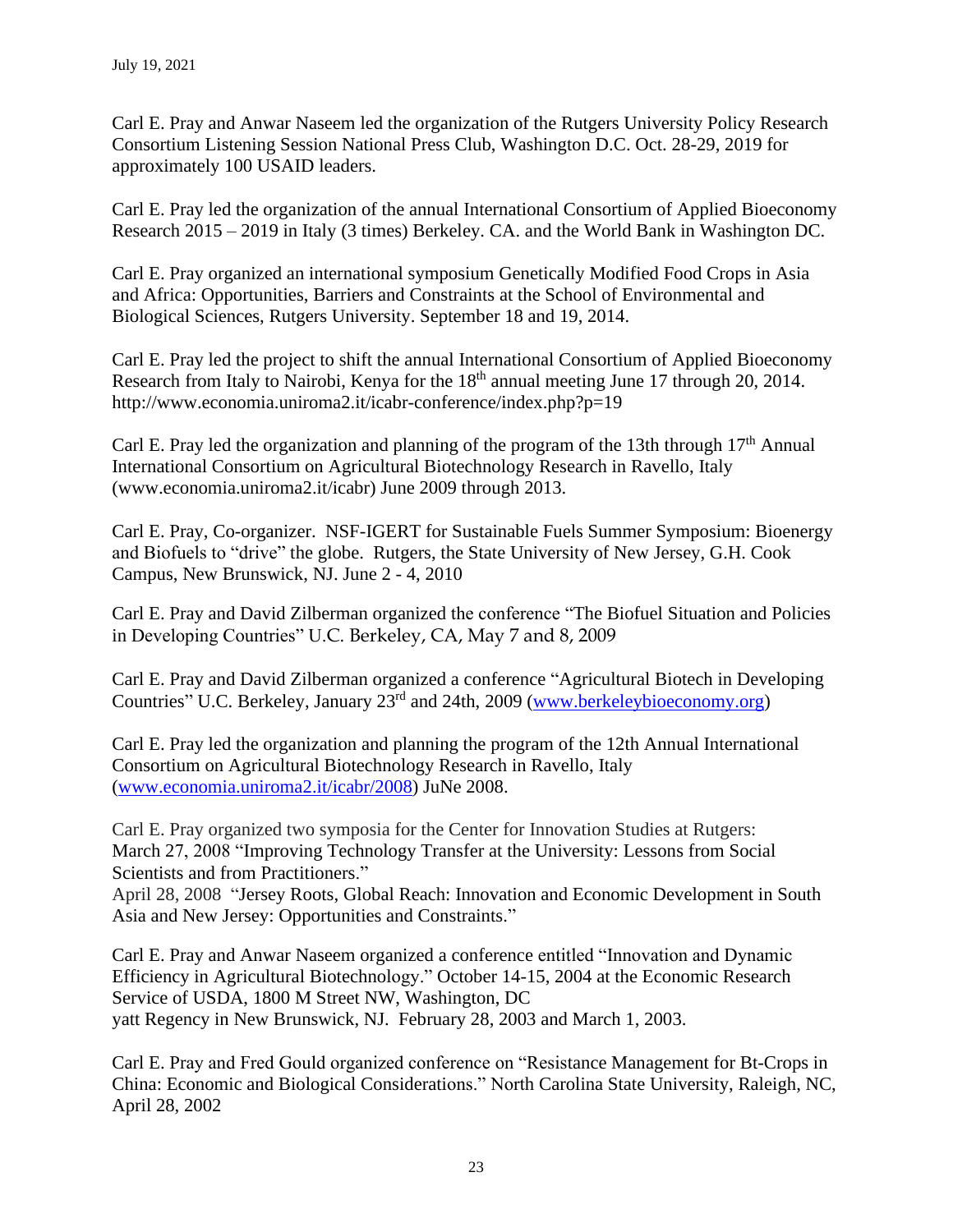Carl E. Pray, Jikun Huang and Scott Rozelle organized International Workshop on "Plant Biotechnology Policy in China: Initial Findings, Research Methods, and Research Priorities." Center for Chinese Agricultural Policy, Chinese Academy of Sciences, Beijing July 18-20, 2001

Carl E. Pray organized Conference on *Indian Intellectual Property Rights: Continuity and Change*. Global Programs: Rutgers University. April 24, 1998.

Carl E. Pray and Ira Gang planned and ran one day seminar on Current Economic Research on South Asia. Rutgers University. April 1997.

Carl E. Pray organized workshop at the World Bank on Chinese agricultural research. August 1995.

Carl E. Pray, David Gisselquist and Jitendra Srivastava organized a two-day seminar at the World Bank on barriers to the transfer of plant varieties, with June, 1995.

Carl E. Pray and Vernon W. Ruttan developed and managed University of Minnesota's annual two-week Agricultural Research Policy short course. 1983-1986.

## **Published Reports, Nonrefereed Publications, and Unpublished Papers (since 2001))**

Regina Birner, Thomas Daum and Carl Pray Farming 4.0: Harnessing Opportunities and Managing Threats of Digitalization in Crop and Livestock Farming and in the Agricultural Input Industries. World Bank draft August 2019 pp 86.

Carl Pray, Latha Nagarajan, Anwar Naseem and Jock R. Anderson. Policies to Encourage Private Agribusiness to Contribute to Innovation and Agricultural Productivity in Developing Countries. Background paper for World Bank Book on Agricultural Productivity. October 2018. pp. 53.

Carl E. Pray Agricultural Biotechnology Policy in China. Testimony at the Hearing of U.S. China Economic Security Review Commission on U.S.-China Food Policy. April 26, 2018 pp. 9.

Carl E. Pray, William A. Masters, and Sabrina Ayoub. Impacts of Agricultural Research on Poverty, Malnutrition and Resilience. Report prepared for USAID/Bureau for Food Security, Office of Agriculture, Research and Policy. April 2017. pp. 52.

Michael L. McGahuey, Suzanne M. Poland and Carl E. Pray Final Report: External Strategic Review of the International Fertilizer Development Center (IFDC). USAID. Feed the Future. November 2016. pp. 51.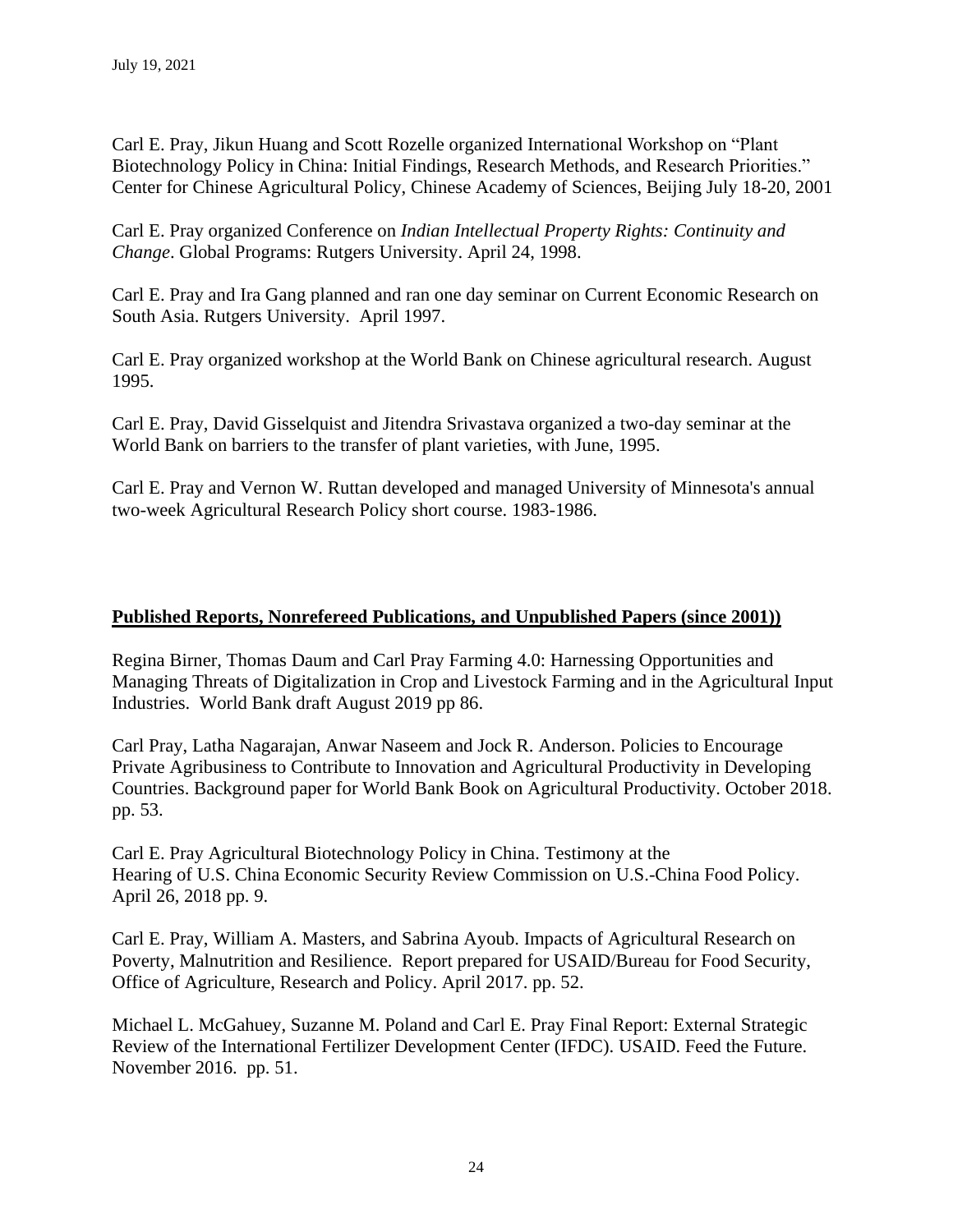David Gisselquist, Mick Mwala, Latha Nagarajan, Carl Pray, David Spielman, Harun-Ar-Rashid, Louis Sène, Gert-Jan Stads Private sector agricultural technology transfer into Bangladesh, Kenya, Senegal, Tanzania, and Zambia, IFPRI 2013 [http://www.asti.cgiar.org/pdf/private](http://www.asti.cgiar.org/pdf/private-sector/PS-5-country-study.pdf)[sector/PS-5-country-study.pdf](http://www.asti.cgiar.org/pdf/private-sector/PS-5-country-study.pdf)

Carl E. Pray and Latha Nagarajan Innovation and Research by Private Agribusiness in India IFPRI Discussion Paper 01181, IFPRI, Washington, DC. May 2012 http://www.ifpri.org/sites/default/files/publications/ifpridp01181.pdf

Carl Pray, David Gisselquist, and Latha Nagarajan Private Investment in Agricultural Research and Technology Transfer in Africa. Conference Working Paper 13. December 2011. http://www.asti.cgiar.org/pdf/conference/Theme4/Pray.pdf

Carl E. Pray and David Zilberman. "The Emerging Global Biofuel Industry: The Biofuel Situation and Policies in Developing Countries." Agricultural and Resource Economics Update. V. 12, no. 5. May/June 2009.

Scandizzo, P.L., Zilberman, D., Pray, C.E. (2009). A personal memorial: Vittorio Santaniello: Founder of the international consortium on agricultural biotechnology research (ICABR). *AgBioForum*, *12*(1), 4-7. Available on the World Wide Web: [http://www.agbioforum.org.](http://www.agbioforum.org/)

Clare A. Narrod, Carl E. Pray, and Marites Tiongco "Technology Transfer, Policies, and the Role of the Private Sector in the Global Poultry Revolution" IFPRI Discussion Paper No. 00841 [http://www.ifpri.org/pubs/dp/IFPRIDP00841.pdf.](http://www.ifpri.org/pubs/dp/IFPRIDP00841.pdf) December 2008

Jikun Huang, Carl E. Pray and Scott Rozelle "Bt cotton benefits, costs and impacts in China" Working Paper 202, Institute of Development Studies, University of Sussex, Sussex, U.K. September 2003

Carl E. Pray and Anwar Naseem. "Economics of Agricultural Biotechnology Research." ESA Working Paper 03-07 Rome: U.N. Food and Agriculture Organization. 2003. [http://www.fao.org/es/esa/wp/ESAWP03\\_07.pdf.](http://www.fao.org/es/esa/wp/ESAWP03_07.pdf) A background paper for the 2003 *State of Food and Agriculture* Report of the Food and Agriculture Organization of the United Nations. 2003.

Carl E. Pray and Anwar Naseem. "Biotechnology R&D: Policy Options to Ensure Access and Benefits to the Poor." ESA Working Paper 03-08 Rome: U.N. Food and Agriculture Organization. 2003. [http://www.fao.org/es/esa/wp/ESAWP03\\_08.pdf.](http://www.fao.org/es/esa/wp/ESAWP03_08.pdf) A background paper for the 2003 *State of Food and Agriculture* Report of the Food and Agriculture Organization of the United Nations. 2003.

Eduardo Trigo, Greg Traxler, Carl Pray, and Ruben Echeverria. Agricultural Biotechnology and Rural Development in Latin America and The Caribbean: Implications for IDB Lending. Sustainable Development Department. Technical Paper Series. InterAmerican Development Bank. Washington, DC. 2001.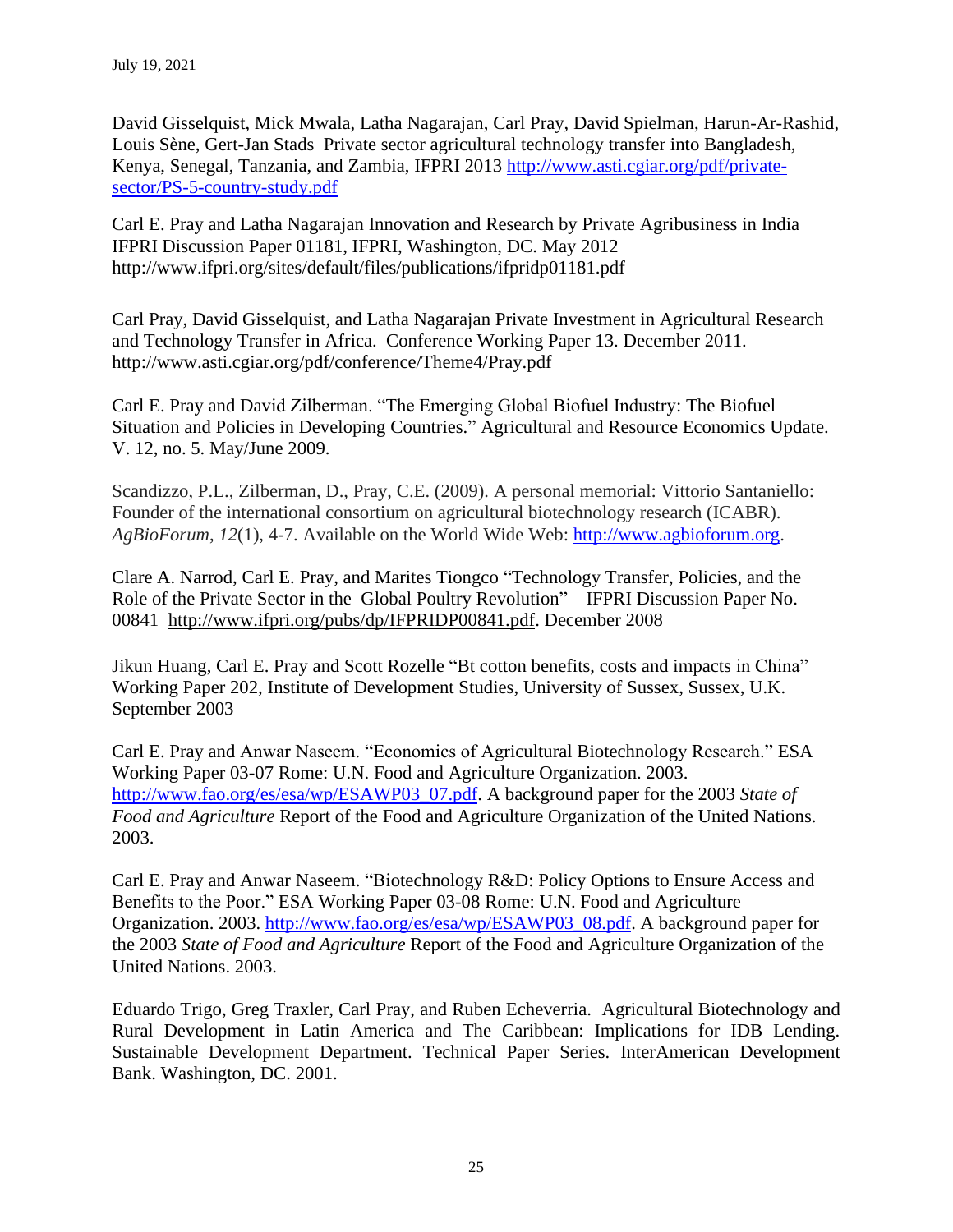# **Research and Institutional Grants**

Economic Research Service, USDA Cooperative Agreement. Private Sector Research in China. \$24,000. Decemmber 2017 to December 2018.

Economic Research Service, USDA Cooperative Agreement. Private Sector Research in India. \$21,000. September 2015 to December 2017.

A Green Revolution for Africa (AGRA) Early Generation Seed studies in Africa. \$50,000. January 2016 to June 2016.

USDA/USAID. A research strategy to understand the impacts and impact pathways of food, agricultural and nutrition policies in Feed the Future (FtF) countries. We received approximately \$3.5 million between December 2014 and October 1, 2018. USAID has recently agreed to provide \$2 million for the next two years.

Bill and Melinda Gates Foundation. ICABR Meeting in Nairobi June 18 -20, 2014 on the Bioeconomy and Development. \$110,000. November 2013 to October 2014.

Natural Science Foundation of China. Co-PI with Ruifa Hu and Yanhong Jin. Enhancing the competitiveness of the Chinese agricultural biotech industry in China and Globally: An analysis of strengths, constraints, and benefits of Chinese agricultural biotechnology. January 2013 to December 2017. RMB 3,000,000 (\$480,000)

Templeton Foundation. Assessing Barriers to GM Food Crop Production and Innovation in China, India and East Africa. June 2012 to December 2014. \$275,000.

Economic Research Service, US Department of Agriculture. Private Agricultural R&D in Brazil and Argentina Sept. 2011 to July 31, 2012. \$54,000

International Crops Research Institute on the Semi-Arid Tropics. "Developing Monitoring and Evaluation Systems for Seed Alliance Activities in Sub-Saharan Africa" November 2009 to February 2011. \$60,000.

Bill & Melinda Gates Foundation "Measuring the Ex-Ante Impact of Water Efficient Maize for Africa" Subcontract with Kansas State University as the primary contract. March 2009 – February 2011. Rutgers subcontract \$172,000.

Bill & Melinda Gates Foundation. "Measuring Private Research and Innovation in South Asia and Sub-Saharan Africa." February 2, 2009 to September 2011. \$ 499,000.

Rockefeller Foundation "Evaluating Rockefeller Foundation Research and Technology Transfer Projects on Drought Tolerant Rice in Asia." January 1, 2008 to December 31, 2010. \$560,000.

Economic Research Service, USDA. **"**Globalization of Private Sector Agricultural Research" September 2007 to August 2009. \$100,000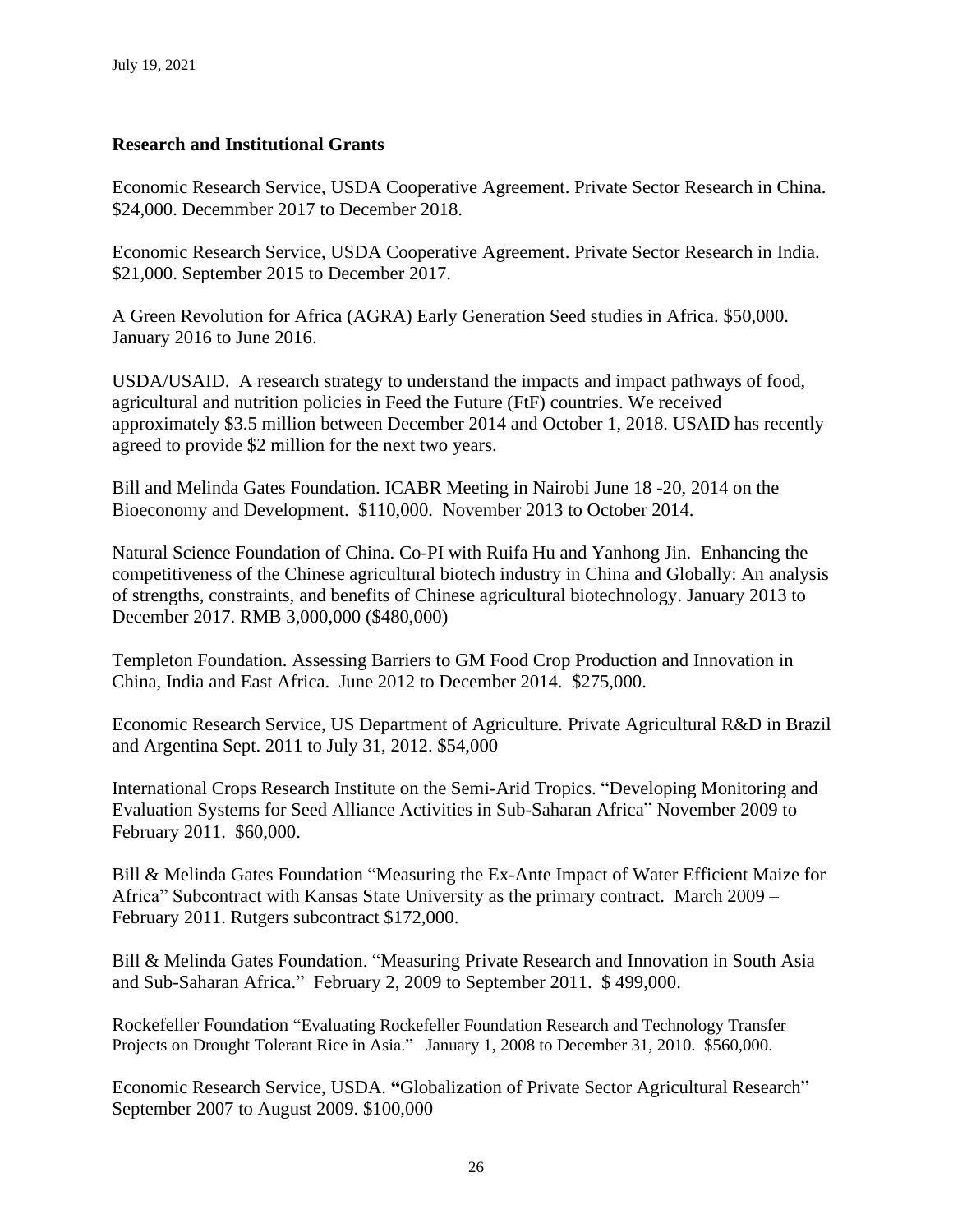Rutgers Academic Excellence Fund Grant. "Rutgers Center for Innovation Studies" with David Finegold, Clinton J. Andrews, and Michael Geselowitz, July 1, 2007 to June 30, 2008. \$50,000

Rockefeller Foundation "Evaluating Research on Drought Tolerant Rice in Asia: Design Phase." September 2006 to August 2007. \$60,000.

Rockefeller Foundation. **"**Economic, socio-economic and health effects of adoption of Bt white maize in South Africa: Subsistence and commercial farming" with J.F. Kirsten, Agricultural Economics, University of Pretoria. Wally Marasas, The Medical Research Council of South Africa, Promec Unit, South Africa and David Schimmelpfennig USDA-ERS. October 2003 – Dec.2005. \$120,000.

International Food Policy Research Institute. "Costs and Efficiency of Biosafety Regulations of Insect Resistant Cotton, Maize and Rice in China" with CCAP, Beijing. November 2003 to October 2004. \$44,000

Economic Research Service, USDA. "Plant Biotechnology Regulations and Policy in India: Are They Serving Farmers and Consumers?" July 2003 – June 2005. \$42,000 with the Indian Development Foundation.

Monsanto Research Foundation. "Measuring the Impact of Bt. Cotton in China in the Four Years of Commercial Use." July 2001 to August 2002. \$52,000.

Rockefeller Foundation. **"**Diffusion and Adoption of Agricultural Biotechnology in South Africa: Spillovers, Private Sector Research, and Public Benefits" with J.F. Kirsten, Agricultural Economics, University of Pretoria. David Schimmelpfennig USDA-ERS. February 2001 to May 2002. \$97,000.

Initiative for the Future of Agriculture and the Food System. USDA "Innovation and Dynamic Efficiency in Agricultural Biotechnology." With Anthony Artuso, Margaret Brennan and others. Sept.2000 to August 2003 (extended to October 2004). \$900,000.

Rockefeller Foundation. Biotechnology Policy Planning in China with Jikun Huang Scott Rozelle. Sept 2000 to August 2001. \$92,000

World Intellectual Property Organization. The Importance of Intellectual Property Rights in the International Spread of Agricultural Biotechnology. October 2000 to July 2001. \$35,000.

Rockefeller Foundation. Proposal to Measure the Impact of Transgenic Cotton on Farmers and Policy Implications August 1999 to July 2000. with Jikun Huang. \$45,000.

USDA, Economic Research Service, Impact of Patent Concentration on the Rate of Innovation in the U.S. Plant Biotech Industry. June 1999 to December 2000. \$55,000.